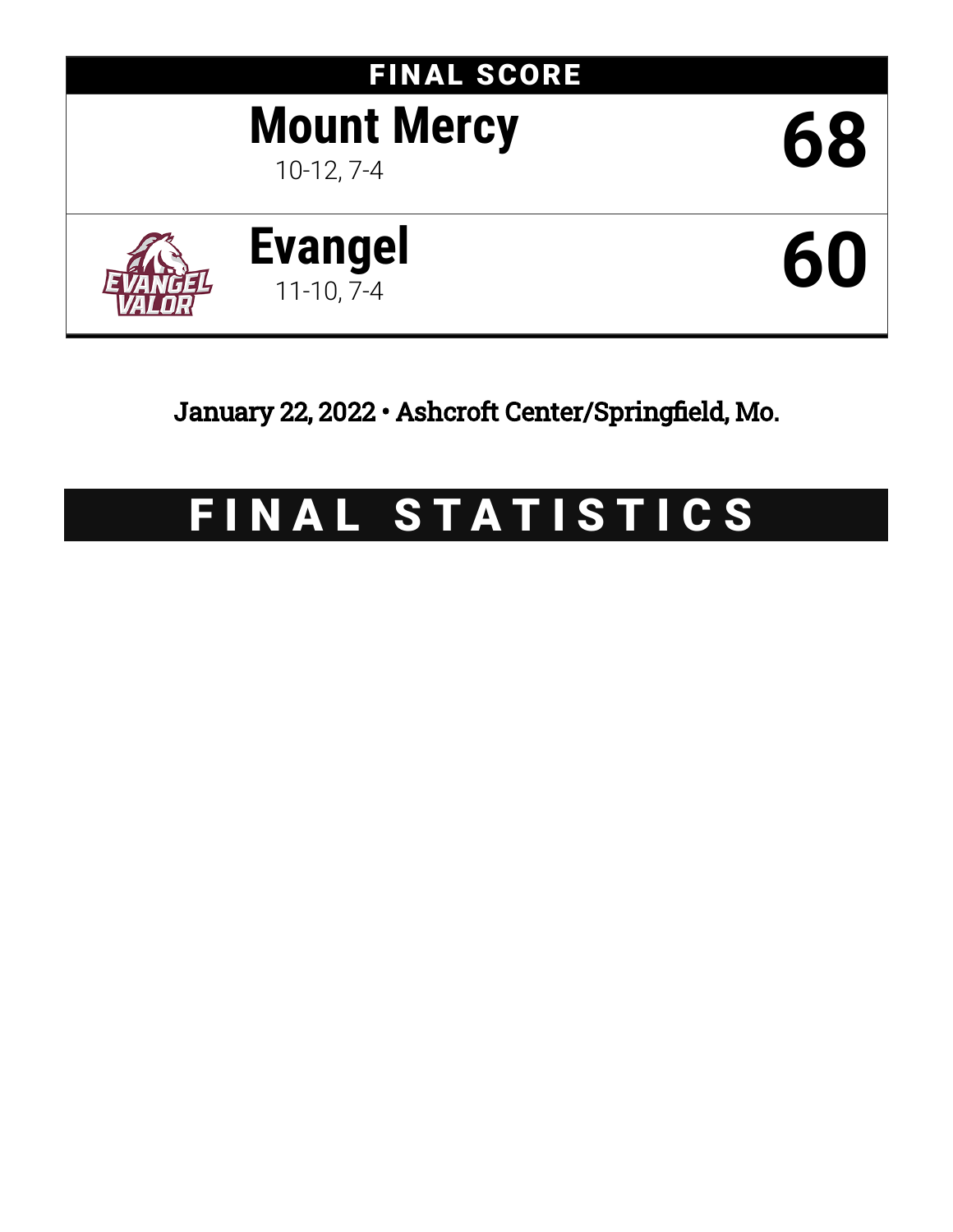#### **Official Box Score Mount Mercy vs Evangel Game Totals -- Final Statistics January 22, 2022 at Ashcroft Center/Springfield, Mo.**



|     | <b>Mount Mercy 68</b>     | Record: 10-12, 7-4 |               |          |          |           |           |          |              |                |              |          |              |              |       |       |
|-----|---------------------------|--------------------|---------------|----------|----------|-----------|-----------|----------|--------------|----------------|--------------|----------|--------------|--------------|-------|-------|
| No. | Player                    | S                  | Pts           | FG.      | 3FG      | FТ        | <b>OR</b> | DR       | TR           | PF             | A            | то       | <b>B</b> lk  | Stl          | Min   | $+/-$ |
| 14  | MIA, SAMMY                | $\ast$             | 16            | $5 - 14$ | $3-9$    | $3 - 4$   | 0         | 3        | 3            | 2              | 4            | 4        |              |              | 38    | 10    |
| 23  | RICHARDSON, KYLA          | $\star$            |               | $2 - 7$  | $0 - 0$  | $3 - 4$   | 3         | 2        | 5            | 3              | 4            | 5        | $\Omega$     | 0            | 23    | 6     |
| 32  | <b>COLEMAN, SASSY</b>     | *                  | 14            | $5 - 10$ | $0 - 1$  | $4-6$     | 2         | 2        | 4            | 3              | $\mathbf{0}$ |          |              | 0            | 30    | 8     |
| 33  | DRECKMAN, MADISON         | $\ast$             | 10            | $4 - 8$  | $2 - 5$  | $0 - 0$   |           | 4        | 5            | $\overline{2}$ | 5            |          |              | 2            | 29    | 12    |
| 53  | <b>HEADINGTON, ANNIKA</b> | $\ast$             | 10            | $2 - 3$  | $1 - 1$  | $5 - 7$   | 2         | 9        | 11           | 0              | 0            | 3        | $\Omega$     | 2            | 33    | 12    |
| 03  | ANTOINE, DEJA             |                    | $\mathcal{P}$ | $1 - 1$  | $0 - 0$  | $0 - 0$   | $\Omega$  | 1        | 1            | $\Omega$       | 0            |          | $\mathbf{0}$ | 0            | 6     | $-5$  |
| 04  | STOEHR, MCKENZIE          |                    |               | $1-2$    | $1 - 1$  | $4 - 4$   | 0         |          |              | 0              | 0            | 0        | $\Omega$     | 0            | 14    | -1    |
| 05  | <b>BANASIK, MACEY</b>     |                    | 0             | $0 - 1$  | $0 - 1$  | $0 - 0$   | $\Omega$  | 1        | 1            | $\Omega$       | 0            |          | $\Omega$     | 0            | 5     | $-5$  |
| 15  | PATRON, CRISTIAN          |                    | 0             | $0 - 2$  | $0 - 2$  | $0 - 0$   | $\Omega$  | 3        | 3            | 0              | 1            | 0        | 1            | 0            | 14    | -10   |
| 21  | RATH, ADDISON             |                    | 0             | $0 - 1$  | $0 - 0$  | $0 - 0$   | $\Omega$  | $\Omega$ | $\mathbf{0}$ | $\Omega$       | 0            | $\Omega$ | $\Omega$     | 1            | 3     | 1     |
| 50  | FULWYLIE, KENNEDI         |                    | 2             | $1 - 3$  | $0 - 0$  | $0 - 0$   | 1         | 1        | 2            | 3              | $\Omega$     |          | $\Omega$     | $\mathbf{0}$ | 5     | 2     |
|     | <b>TEAM</b>               |                    | 0             |          |          |           | 0         | 5        | 5            | $\Omega$       |              | 0        |              |              |       |       |
|     | <b>TOTALS</b>             |                    |               | 68 21-52 | $7 - 20$ | $19 - 25$ | 9         | 32       | 41           | 13             | 14           | 17       | 3            |              | 6 200 |       |
|     |                           |                    |               |          |          |           |           |          |              |                |              |          |              |              |       |       |

| <b>Shooting By Period</b> |    |     |     |                                    |           |     |
|---------------------------|----|-----|-----|------------------------------------|-----------|-----|
| Period                    | FG | FG% | 3FG | 3FG%                               | <b>ET</b> | FT% |
| <b>Game</b>               |    |     |     | 21-52 40.4% 7-20 35.0% 19-25 76.0% |           |     |

*Deadball Rebounds:* 5,0 *Last FG:* 4th-01:48 *Largest lead:* By 10 at 4th-01:48 *Technical Fouls:* None.

|     | <b>Evangel 60</b>       | Record: 11-10, 7-4 |                 |          |          |           |                |                |    |                |               |              |            |                |     |       |
|-----|-------------------------|--------------------|-----------------|----------|----------|-----------|----------------|----------------|----|----------------|---------------|--------------|------------|----------------|-----|-------|
| No. | Player                  | S                  | Pts             | FG       | 3FG      | <b>FT</b> | 0 <sub>R</sub> | DR             | TR | PF             | A             | TO           | <b>Blk</b> | Stl            | Min | $+/-$ |
| 02  | CHISUM, SADIE           | $\ast$             | 0               | $0 - 3$  | $0 - 1$  | $0-0$     | 0              |                |    | 2              | 3             |              | 0          | 0              | 27  | $-4$  |
| 03  | <b>WILDERMUTH, ABBY</b> | $\ast$             | 11              | $4 - 17$ | $1 - 8$  | $2 - 2$   | $\mathbf{0}$   | 3              | 3  | 5              |               | 2            | 0          |                | 28  | -8    |
| 14  | ROACH, ALEXIS           | $\star$            | 6               | $2 - 11$ | $1 - 1$  | $1 - 2$   | 5              | 2              | 7  | $\overline{2}$ | 3             | 2            | $\Omega$   | 4              | 24  | -6    |
| 21  | <b>CAUTHON, ALEXIS</b>  | $\star$            | 6               | $2 - 6$  | $0 - 2$  | $2 - 2$   | $\Omega$       | 1              | 1  | 2              | $\Omega$      |              | $\Omega$   | 1              | 15  | $-11$ |
| 25  | MULLINGS, ZOEY          | $^\star$           | 8               | $2 - 3$  | $0 - 0$  | $4 - 4$   | 2              | 4              | 6  | 3              |               |              | $\Omega$   | $\mathbf{0}$   | 23  | $-3$  |
| 05  | SPARKS, SOPHIE          |                    | 4               | $2 - 8$  | $0 - 1$  | $0-0$     | 1              | $\Omega$       | 1  | 1              | $\mathcal{P}$ | 1            | $\Omega$   | $\mathbf{0}$   | 14  | 6     |
| 10  | <b>BERRY, LEXI</b>      |                    | 0               | $0-0$    | $0 - 0$  | $0-0$     | 0              | $\mathbf{0}$   | 0  | 0              | $\Omega$      | $\Omega$     | $\Omega$   | 0              | 4   | -5    |
| 12  | MCVAY, MAKAYLA          |                    |                 | $3 - 4$  | $1 - 1$  | $0-0$     | 3              | 2              | 5  | 0              |               | $\mathbf{0}$ | $\Omega$   | $\mathbf{0}$   | 20  | 2     |
| 13  | KIRBY, JAZZY            |                    | 0               | $0 - 2$  | $0 - 0$  | $0-0$     | 1              | $\Omega$       | 1  | 1              | $\Omega$      | 0            | $\Omega$   | $\mathbf{0}$   | 4   | $-2$  |
| 20  | LWAMBO, SARAH           |                    | $\overline{2}$  | $1 - 5$  | $0 - 0$  | $0-0$     | 3              | 5              | 8  | 0              | $\mathbf{0}$  | 2            | $\Omega$   | $\overline{2}$ | 15  | $-1$  |
| 30  | PATTON, KOHNNAR         |                    | 4               | $2 - 4$  | $0 - 1$  | $0 - 0$   | 0              |                | 1  | 2              | $\Omega$      | 2            | 0          |                | 12  | $-5$  |
| 33  | JONES, LOGAN            |                    | 12 <sup>2</sup> | $5-9$    | $2 - 4$  | $0-0$     | 1              | $\mathcal{P}$  | 3  | 3              |               | 1            | $\Omega$   | $\Omega$       | 16  | $-3$  |
|     | <b>TEAM</b>             |                    | 0               |          |          |           |                | $\overline{2}$ | 3  | 0              |               | 0            |            |                |     |       |
|     | <b>TOTALS</b>           |                    | 60              | 23-72    | $5 - 19$ | $9 - 10$  | 17             | 23             | 40 | 21             | 12            | 13           | 0          | 9              | 202 |       |

*Deadball Rebounds:* 1,0 *Last FG:* 4th-00:19 *Largest lead:* By 11 at 2nd-06:31 *Technical Fouls:* None.

| Game Notes:                                         | <b>Score</b>                                   | 1st \ | 2nd             | 3rd | 4th | <b>TOT</b> | <b>Points</b> | <b>MMU</b> | EU  |
|-----------------------------------------------------|------------------------------------------------|-------|-----------------|-----|-----|------------|---------------|------------|-----|
| Officials: Todd Dahlof, Steve Miller, Anthony Davis | MMU                                            | 14    | 13              | 19  | 22  | 68         | In the Paint  | 18         | 28  |
| Start Time: 12:00 PM                                | EU                                             | 22    | 13              | 13  | 12  | 60         | Off Turns     | 15         | 13  |
| End Time: 01:49 PM                                  |                                                |       |                 |     |     |            | 2nd Chance    | 14         | 10  |
| Game Duration: 1:49<br>Conference Game;             | MMU led for 0:0. EU led for 0:0.               |       |                 |     |     |            | Fast Break    |            |     |
|                                                     | Game was tied for 0:0.<br>Times tied: <b>2</b> |       | Lead Changes: 5 |     |     |            | Bench         |            | 29  |
|                                                     |                                                |       |                 |     |     |            | Per Poss      | 0/0        | 0/0 |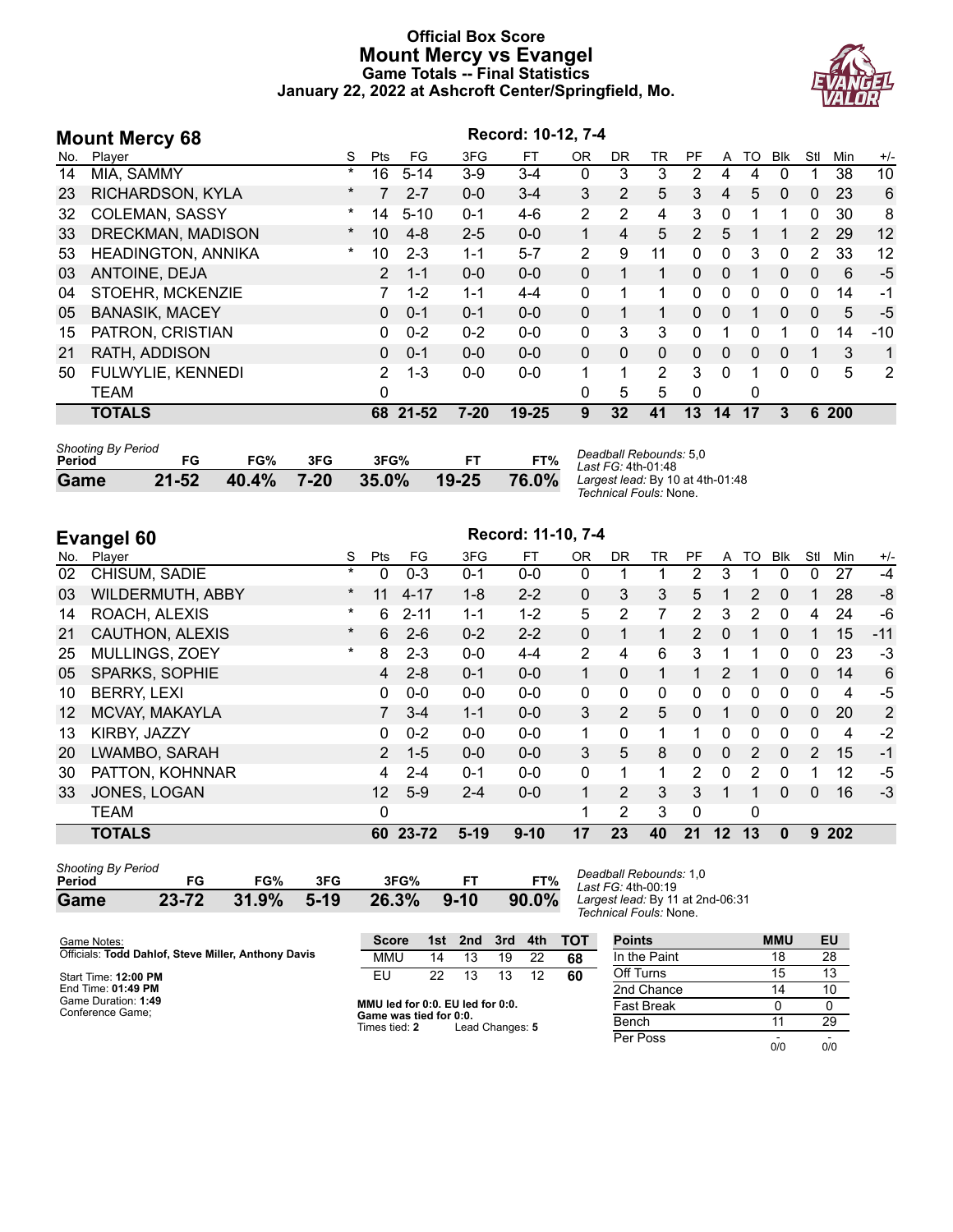#### **Official Box Score Mount Mercy vs Evangel First Half Statistics Only January 22, 2022 at Ashcroft Center/Springfield, Mo.**



#### **Mount Mercy 27 Record: 10-12, 7-4**<br>No. Player **Record: 10-12, 7-4**<br>S Pts FG 3FG FT OR No. Player S Pts FG 3FG FT OR DR TR PF A TO Blk Stl Min +/- 14 MIA, SAMMY \* 4 1-4 1-2 1-2 0 0 0 0 1 1 0 0 9 -6 23 RICHARDSON, KYLA \* 2 0-3 0-0 2-2 1 0 1 2 1 1 0 0 6 -4 32 COLEMAN, SASSY \* 5 1-3 0-0 3-4 1 1 2 0 0 0 0 0 9 -11 33 DRECKMAN, MADISON \* 0 0-2 0-2 0-0 0 1 1 2 0 0 0 0 8 -4 53 HEADINGTON, ANNIKA \* 3 1-1 0-0 1-1 1 4 5 0 0 1 0 0 9 -3 03 ANTOINE, DEJA 0 0-0 0-0 0-0 0 0 0 0 0 1 0 0 1 -5 04 STOEHR, MCKENZIE 0 0-0 0-0 0-0 0 1 1 0 0 0 0 0 3 2 05 BANASIK, MACEY 0 0-0 0-0 0-0 0 0 0 0 0 0 0 0 1 -5 15 PATRON, CRISTIAN 0 0-1 0-1 0-0 0 1 1 0 0 0 0 0 4 -5 21 RATH, ADDISON 0 0-0 0-0 0-0 0 0 0 0 0 0 0 0 0 0 50 FULWYLIE, KENNEDI 0 0-0 0-0 0-0 0 0 0 0 0 0 0 0 0 1 TEAM 0 0 0 0 0 0 *Shooting By Period* **Period FG FG% 3FG 3FG% FT FT%** 1st Half 0-0 0% 0-0 0% 0-0 0% *Deadball Rebounds:* 5,0 *Last FG Half:* MMU 2nd-00:51

| Game                          | $21 - 52$ | 40.4% | $7 - 20$ | $35.0\%$        |            | $19 - 25$       | 76.0%              |    |     |     |     |             |  |
|-------------------------------|-----------|-------|----------|-----------------|------------|-----------------|--------------------|----|-----|-----|-----|-------------|--|
| <b>Evangel 35</b>             |           |       |          |                 |            |                 | Record: 11-10, 7-4 |    |     |     |     |             |  |
| $N_{\alpha}$<br><b>Dlover</b> |           |       |          | D <sub>to</sub> | $E^{\sim}$ | 2E <sub>C</sub> | ст                 | 0P | DD. | TD. | DE. | $\Lambda$ T |  |

| No. | Player                  | S       | <b>Pts</b>    | FG.     | 3FG     | <b>FT</b> | <b>OR</b>    | DR       | TR           | PF | A            | TO       | <b>Blk</b> | Stl          | Min            | $+/-$ |
|-----|-------------------------|---------|---------------|---------|---------|-----------|--------------|----------|--------------|----|--------------|----------|------------|--------------|----------------|-------|
| 02  | CHISUM, SADIE           | $\ast$  | 0             | $0 - 1$ | $0 - 1$ | $0 - 0$   | 0            |          |              | 0  | 3            | 0        |            | 0            |                | 6     |
| 03  | <b>WILDERMUTH, ABBY</b> | $\star$ | 3             | $1 - 5$ | $1 - 4$ | $0 - 0$   | $\Omega$     |          |              |    | 0            | $\Omega$ | 0          | 0            | 8              | 9     |
| 14  | ROACH, ALEXIS           | $\ast$  | 4             | $1 - 1$ | $1 - 1$ | $1 - 2$   | 0            |          | 1            |    |              |          | 0          | 3            | 9              | 11    |
| 21  | CAUTHON, ALEXIS         | $\star$ | 4             | $1 - 2$ | $0 - 0$ | $2 - 2$   | $\Omega$     | 0        | 0            | 2  | $\mathbf{0}$ | $\Omega$ | 0          | $\Omega$     | $\overline{4}$ | 3     |
| 25  | <b>MULLINGS, ZOEY</b>   | $\star$ | 4             | $1 - 2$ | $0 - 0$ | $2 - 2$   | 1            | 2        | 3            |    | 0            | $\Omega$ | 0          | 0            | 6              | 11    |
| 05  | SPARKS, SOPHIE          |         | $\Omega$      | $0 - 0$ | $0 - 0$ | $0 - 0$   | $\mathbf{0}$ | $\Omega$ | 0            | 0  | 2            | $\Omega$ | 0          | $\mathbf{0}$ | $\overline{4}$ | 2     |
| 10  | <b>BERRY, LEXI</b>      |         | 0             | $0 - 0$ | $0 - 0$ | $0 - 0$   | 0            | 0        | 0            | 0  | 0            | 0        | 0          | 0            | 0              | 0     |
| 12  | MCVAY, MAKAYLA          |         | 5             | $2 - 3$ | $1 - 1$ | $0 - 0$   | $\Omega$     |          | 1            | 0  | $\mathbf{0}$ | $\Omega$ | 0          | $\Omega$     | 6              | 3     |
| 13  | KIRBY, JAZZY            |         | 0             | $0 - 0$ | $0 - 0$ | $0 - 0$   | $\Omega$     | 0        | 0            | 0  | $\Omega$     | 0        | 0          | $\Omega$     | $\Omega$       | $-2$  |
| 20  | LWAMBO, SARAH           |         | $\Omega$      | $0 - 0$ | $0 - 0$ | $0 - 0$   | $\Omega$     |          | $\mathbf{1}$ | 0  | $\Omega$     |          | 0          | $\Omega$     | $\overline{4}$ | 1     |
| 30  | PATTON, KOHNNAR         |         | $\mathcal{P}$ | $1 - 1$ | $0 - 0$ | $0 - 0$   | 0            | 0        | 0            | 0  | $\mathbf{0}$ | $\Omega$ | 0          | $\Omega$     | 3              | $-2$  |
| 33  | JONES, LOGAN            |         | 0             | $0 - 0$ | $0-0$   | $0 - 0$   | $\Omega$     | $\Omega$ | 0            | 0  | $\mathbf{0}$ | $\Omega$ | $\Omega$   | $\Omega$     | $\mathbf{0}$   | $-2$  |
|     | TEAM                    |         | 0             |         |         |           | 0            |          | 1            | 0  |              | 0        |            |              |                |       |

| Shooting By Period<br>Period | FG        | FG%   | 3FG      | 3FG%  |          | FT%   | Deadball Rebounds: 1,0<br>Last FG Half: EU 2nd-00:42 |
|------------------------------|-----------|-------|----------|-------|----------|-------|------------------------------------------------------|
| 1st Half                     | . ດ       | ገ%    | ი-ი      | 0%    |          | $0\%$ |                                                      |
| Game                         | $23 - 72$ | 31.9% | $5 - 19$ | 26.3% | $9 - 10$ | 90.0% |                                                      |

*Shooting By Period*

| Game Notes:                                         | <b>Score</b> |    | 1st 2nd | 3rd | 4th | <b>TOT</b> | <b>Points from (This Period)</b> | <b>MMU EU</b> |  |
|-----------------------------------------------------|--------------|----|---------|-----|-----|------------|----------------------------------|---------------|--|
| Officials: Todd Dahlof, Steve Miller, Anthony Davis | <b>MMU</b>   | 14 | 13      | 19  | 22  | 68         | In the Paint                     |               |  |
| Start Time: 12:00 PM                                | EU           | 22 | 13      | 13  |     | 60         | Off Turns                        |               |  |
| End Time: 01:49 PM                                  |              |    |         |     |     |            | 2nd Chance                       |               |  |
| Game Duration: 1:49<br>Conference Game;             |              |    |         |     |     |            | <b>Fast Break</b>                |               |  |
|                                                     |              |    |         |     |     |            | Bench                            |               |  |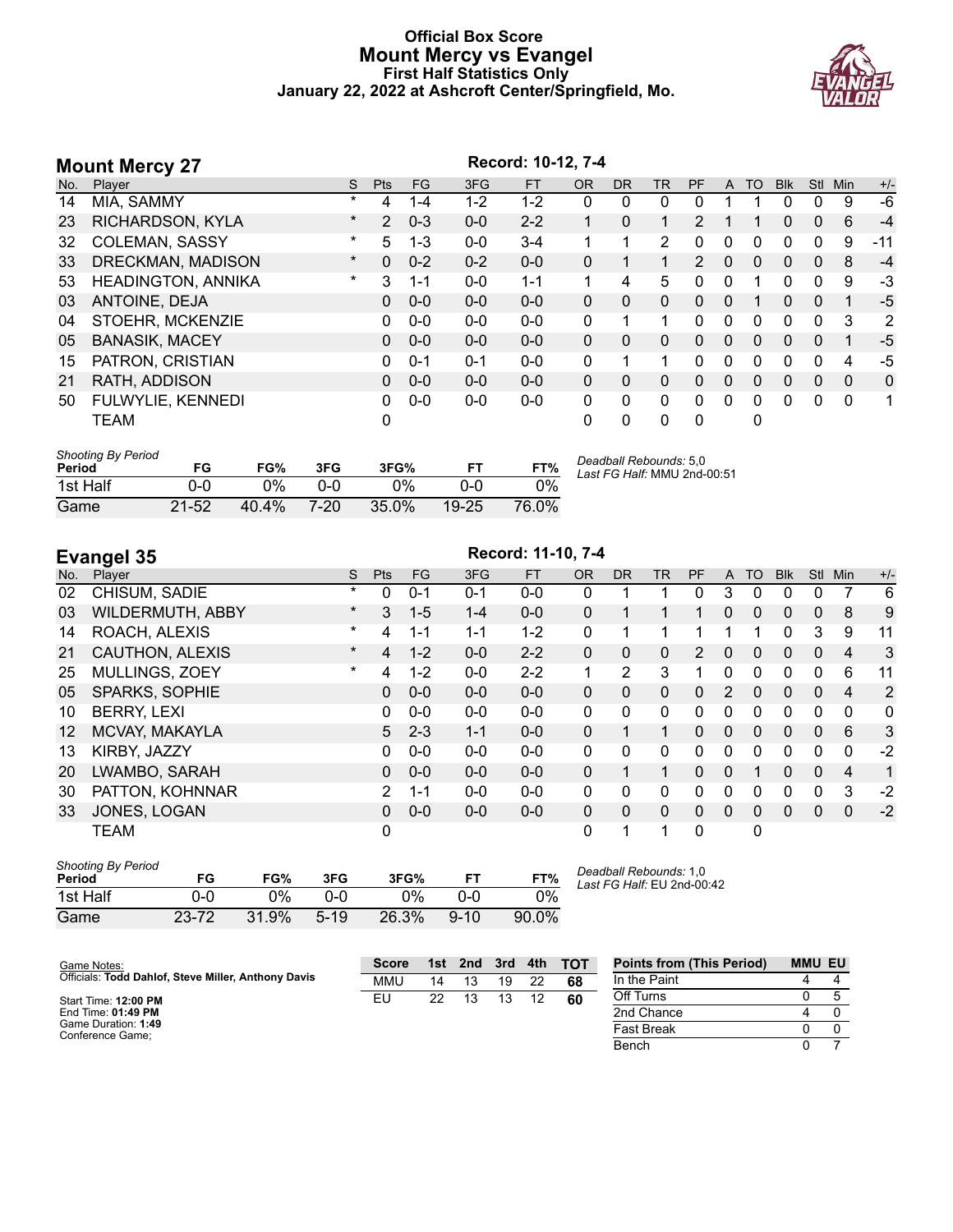#### **Official Play-By-Play Mount Mercy vs Evangel First Quarter January 22, 2022 at Ashcroft Center/Springfield, Mo.**



#### **Period 1**

**Starters:**<br>Mount Mercy: 14 MIA,SAMMY; 23 RICHARDSON,KYLA; 32 COLEMAN,SASSY; 33 DRECKMAN,MADISON; 53 HEADINGTON,ANNIKA;<br>Evangel: 02 CHISUM,SADIE; 03 WILDERMUTH,ABBY; 14 ROACH,ALEXIS; 21 CAUTHON,ALEXIS; 25 MULLINGS,ZOEY;

| <b>Time</b>    | <b>VISITORS: Mount Mercy</b>        | <b>Score</b> | <b>Margin</b>  | <b>HOME: Evangel</b>                                    |
|----------------|-------------------------------------|--------------|----------------|---------------------------------------------------------|
| 09:30          | MISSED JUMPER by RICHARDSON, KYLA   |              |                |                                                         |
| 09:30          |                                     |              |                | REBOUND (DEF) by MULLINGS, ZOEY                         |
| 09:21          |                                     |              |                | TURNOVER by ROACH, ALEXIS                               |
| 09:07          | MISSED 3PTR by DRECKMAN, MADISON    |              |                |                                                         |
| 09:07          |                                     |              |                | REBOUND (DEF) by WILDERMUTH, ABBY                       |
| 08:56          |                                     | $2 - 0$      | H <sub>2</sub> | GOOD! JUMPER by CAUTHON, ALEXIS                         |
| 08:56          |                                     |              |                | ASSIST by CHISUM, SADIE                                 |
| 08:29          | TURNOVER by HEADINGTON, ANNIKA      |              |                |                                                         |
| 08:27          |                                     |              |                | STEAL by ROACH, ALEXIS                                  |
| 08:12          |                                     | $5-0$        | H <sub>5</sub> | GOOD! 3PTR by ROACH, ALEXIS                             |
| 08:12          |                                     |              |                | ASSIST by CHISUM, SADIE                                 |
| 07:57<br>07:53 | TURNOVER by RICHARDSON, KYLA        |              |                | STEAL by ROACH, ALEXIS                                  |
| 07:37          |                                     |              |                | MISSED 3PTR by CHISUM, SADIE                            |
| 07:37          | REBOUND (DEF) by HEADINGTON, ANNIKA |              |                |                                                         |
| 07:27          | MISSED JUMPER by COLEMAN, SASSY     |              |                |                                                         |
| 07:27          |                                     |              |                | REBOUND (DEF) by MULLINGS, ZOEY                         |
| 07:16          | FOUL by DRECKMAN, MADISON           |              |                |                                                         |
| 07:16          |                                     | $6-0$        | H <sub>6</sub> | GOOD! FT by CAUTHON, ALEXIS                             |
| 07:16          |                                     | $7 - 0$      | H 7            | GOOD! FT by CAUTHON, ALEXIS                             |
| 07:03          | MISSED JUMPER by RICHARDSON, KYLA   |              |                |                                                         |
| 07:03          | REBOUND (OFF) by HEADINGTON, ANNIKA |              |                |                                                         |
| 06:55          |                                     |              |                | FOUL by CAUTHON, ALEXIS                                 |
| 06:55          | MISSED FT by COLEMAN, SASSY         |              |                |                                                         |
| 06:55          | REBOUND (DEADB) by TEAM             |              |                |                                                         |
| 06:55          | GOOD! FT by COLEMAN, SASSY          | $7 - 1$      | H <sub>6</sub> |                                                         |
| 06:43          |                                     |              |                | MISSED 3PTR by WILDERMUTH, ABBY                         |
| 06:43          | REBOUND (DEF) by COLEMAN, SASSY     |              |                |                                                         |
| 06:33          |                                     |              |                | FOUL by ROACH, ALEXIS                                   |
| 06:33          | GOOD! FT by RICHARDSON, KYLA        | $7 - 2$      | H <sub>5</sub> |                                                         |
| 06:33          | GOOD! FT by RICHARDSON, KYLA        | $7 - 3$      | H4             |                                                         |
| 06:33          |                                     |              |                | SUB IN: LWAMBO, SARAH                                   |
| 06:33          |                                     |              |                | SUB OUT: CAUTHON, ALEXIS                                |
| 06:19          |                                     |              |                | TURNOVER by LWAMBO, SARAH                               |
| 06:05          | MISSED LAYUP by COLEMAN, SASSY      |              |                |                                                         |
| 06:05          |                                     |              |                | REBOUND (DEF) by CHISUM, SADIE                          |
| 05:51          | FOUL by RICHARDSON, KYLA            | $8 - 3$      | H <sub>5</sub> |                                                         |
| 05:51<br>05:51 |                                     |              |                | GOOD! FT by ROACH, ALEXIS<br>MISSED FT by ROACH, ALEXIS |
| 05:51          | REBOUND (DEF) by DRECKMAN, MADISON  |              |                |                                                         |
| 05:51          |                                     |              |                | SUB IN: MCVAY, MAKAYLA                                  |
| 05:51          |                                     |              |                | SUB OUT: MULLINGS, ZOEY                                 |
| 05:42          | TURNOVER by MIA, SAMMY              |              |                |                                                         |
| 05:41          |                                     |              |                | STEAL by ROACH, ALEXIS                                  |
| 05:37          |                                     | $10-3$       | H 7            | GOOD! LAYUP by MCVAY, MAKAYLA [PNT]                     |
| 05:37          |                                     |              |                | ASSIST by ROACH, ALEXIS                                 |
| 05:17          | GOOD! LAYUP by COLEMAN, SASSY [PNT] | $10-5$       | H <sub>5</sub> |                                                         |
| 05:17          | ASSIST by MIA, SAMMY                |              |                |                                                         |
| 05:09          |                                     | $13 - 5$     | H <sub>8</sub> | GOOD! 3PTR by MCVAY, MAKAYLA                            |
| 05:09          |                                     |              |                | ASSIST by CHISUM, SADIE                                 |
| 04:53          | MISSED LAYUP by RICHARDSON, KYLA    |              |                |                                                         |
| 04:53          | REBOUND (OFF) by COLEMAN, SASSY     |              |                |                                                         |
| 04:48          | MISSED 3PTR by DRECKMAN, MADISON    |              |                |                                                         |
| 04:48          | REBOUND (OFF) by RICHARDSON, KYLA   |              |                |                                                         |
| 04:44          | GOOD! 3PTR by MIA, SAMMY            | $13 - 8$     | H 5            |                                                         |
| 04:44          | ASSIST by RICHARDSON, KYLA          |              |                |                                                         |
| 04:24          |                                     |              |                | MISSED 3PTR by WILDERMUTH, ABBY                         |
| 04:24          | REBOUND (DEF) by HEADINGTON, ANNIKA |              |                |                                                         |
| 04:16          | MISSED 3PTR by MIA, SAMMY           |              |                |                                                         |
| 04:16          |                                     |              |                | REBOUND (DEF) by ROACH, ALEXIS                          |
| 04:10          |                                     |              |                | <b>TIMEOUT TEAM</b>                                     |
| 04:03          | FOUL by RICHARDSON, KYLA            |              |                |                                                         |
| 04:03          | SUB IN: PATRON, CRISTIAN            |              |                |                                                         |
| 04:03          | SUB OUT: RICHARDSON, KYLA           |              |                |                                                         |
| 03:50          |                                     |              |                | MISSED LAYUP by WILDERMUTH, ABBY                        |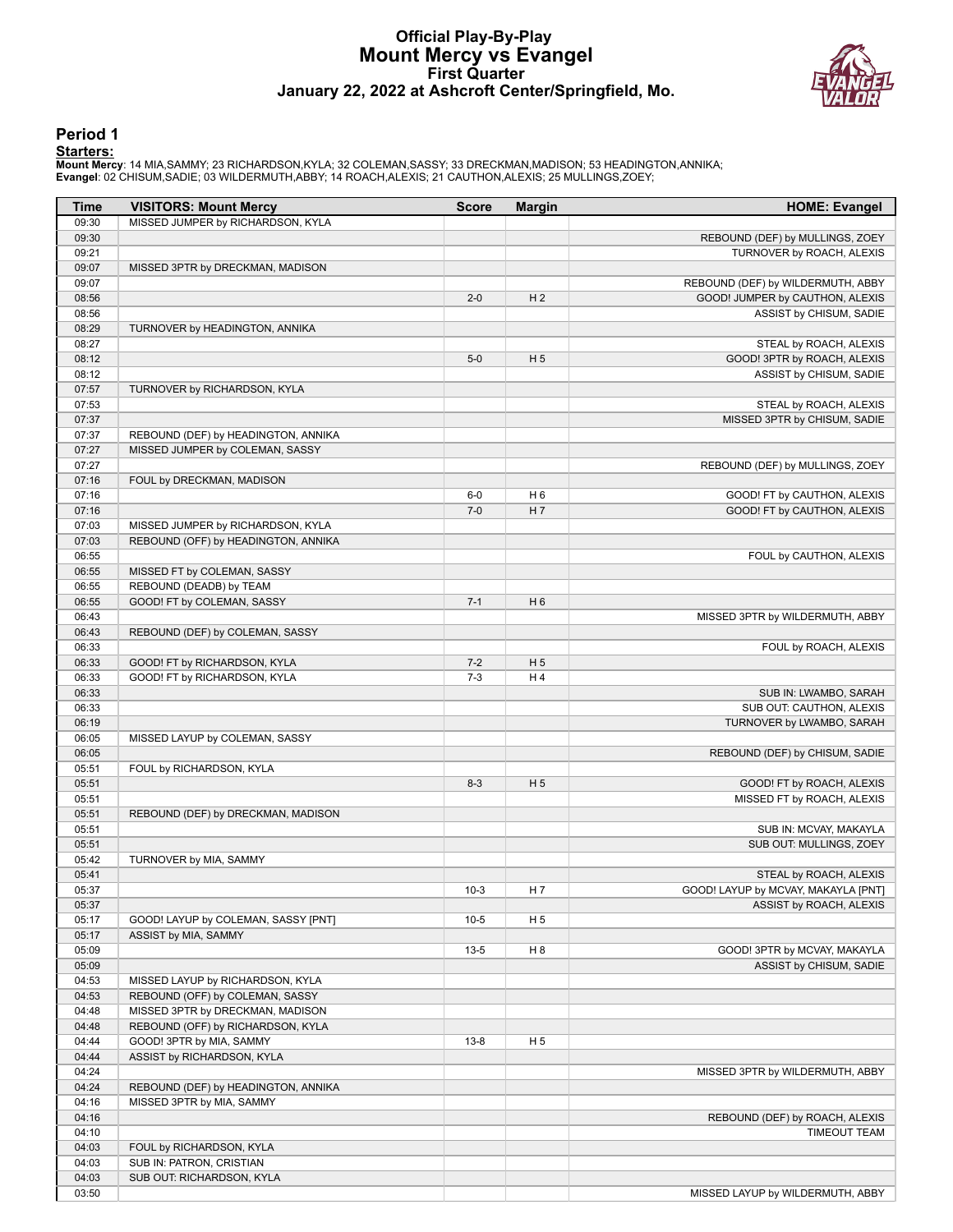| <b>Time</b> | <b>VISITORS: Mount Mercy</b>            | <b>Score</b> | <b>Margin</b>  | <b>HOME: Evangel</b>                 |
|-------------|-----------------------------------------|--------------|----------------|--------------------------------------|
| 03:50       | REBOUND (DEF) by HEADINGTON, ANNIKA     |              |                |                                      |
| 03:34       | MISSED 3PTR by PATRON, CRISTIAN         |              |                |                                      |
| 03:34       |                                         |              |                | REBOUND (DEF) by MCVAY, MAKAYLA      |
| 03:30       |                                         |              |                | SUB IN: PATTON, KOHNNAR              |
| 03:30       |                                         |              |                | SUB IN: SPARKS, SOPHIE               |
| 03:30       |                                         |              |                | SUB OUT: ROACH, ALEXIS               |
| 03:30       |                                         |              |                | SUB OUT: CHISUM, SADIE               |
| 03:13       |                                         | $16 - 8$     | H 8            | GOOD! 3PTR by WILDERMUTH, ABBY       |
| 03:13       |                                         |              |                | ASSIST by SPARKS, SOPHIE             |
| 02:57       | MISSED JUMPER by MIA, SAMMY             |              |                |                                      |
| 02:57       |                                         |              |                | REBOUND (DEF) by LWAMBO, SARAH       |
| 02:46       | SUB IN: STOEHR, MCKENZIE                |              |                |                                      |
| 02:46       | SUB OUT: COLEMAN, SASSY                 |              |                |                                      |
| 02:42       |                                         |              |                | MISSED 3PTR by WILDERMUTH, ABBY      |
| 02:42       | REBOUND (DEF) by HEADINGTON, ANNIKA     |              |                |                                      |
| 02:33       | GOOD! LAYUP by HEADINGTON, ANNIKA [PNT] | $16-10$      | H <sub>6</sub> |                                      |
| 02:33       |                                         |              |                | FOUL by WILDERMUTH, ABBY             |
| 02:33       | GOOD! FT by HEADINGTON, ANNIKA          | $16 - 11$    | H <sub>5</sub> |                                      |
| 02:33       |                                         |              |                | SUB IN: CAUTHON, ALEXIS              |
| 02:33       |                                         |              |                | SUB IN: ROACH, ALEXIS                |
| 02:33       |                                         |              |                | SUB OUT: LWAMBO, SARAH               |
| 02:33       |                                         |              |                | SUB OUT: WILDERMUTH, ABBY            |
| 02:26       |                                         |              |                | MISSED JUMPER by CAUTHON, ALEXIS     |
| 02:26       | REBOUND (DEF) by PATRON, CRISTIAN       |              |                |                                      |
| 02:00       |                                         |              |                | FOUL by CAUTHON, ALEXIS              |
| 02:00       | MISSED FT by MIA, SAMMY                 |              |                |                                      |
| 02:00       | REBOUND (DEADB) by TEAM                 |              |                |                                      |
| 02:00       | GOOD! FT by MIA, SAMMY                  | $16-12$      | H4             |                                      |
| 02:00       |                                         |              |                | SUB IN: MULLINGS, ZOEY               |
| 02:00       |                                         |              |                | SUB OUT: CAUTHON, ALEXIS             |
| 01:43       | FOUL by DRECKMAN, MADISON               |              |                |                                      |
| 01:43       |                                         | $17 - 12$    | H <sub>5</sub> | GOOD! FT by MULLINGS, ZOEY           |
| 01:43       |                                         | $18-12$      | H <sub>6</sub> | GOOD! FT by MULLINGS, ZOEY           |
| 01:43       | SUB IN: COLEMAN, SASSY                  |              |                |                                      |
| 01:43       | SUB OUT: DRECKMAN, MADISON              |              |                |                                      |
| 01:23       |                                         |              |                | FOUL by MULLINGS, ZOEY               |
| 01:23       | GOOD! FT by COLEMAN, SASSY              | $18-13$      | H <sub>5</sub> |                                      |
| 01:23       | GOOD! FT by COLEMAN, SASSY              | $18 - 14$    | H4             |                                      |
| 01:10       |                                         | $20 - 14$    | H <sub>6</sub> | GOOD! LAYUP by PATTON, KOHNNAR [PNT] |
| 00:56       | MISSED JUMPER by MIA, SAMMY             |              |                |                                      |
| 00:56       |                                         |              |                | REBOUND (DEF) by TEAM                |
| 00:51       | SUB IN: ANTOINE, DEJA                   |              |                |                                      |
| 00:51       | SUB IN: BANASIK, MACEY                  |              |                |                                      |
| 00:51       | SUB OUT: MIA, SAMMY                     |              |                |                                      |
| 00:51       | SUB OUT: HEADINGTON, ANNIKA             |              |                |                                      |
| 00:51       |                                         |              |                | SUB IN: WILDERMUTH, ABBY             |
| 00:51       |                                         |              |                | SUB OUT: PATTON, KOHNNAR             |
| 00:38       |                                         | $22 - 14$    | H 8            | GOOD! JUMPER by MULLINGS, ZOEY       |
| 00:38       |                                         |              |                | ASSIST by SPARKS, SOPHIE             |
| 00:14       | TURNOVER by ANTOINE, DEJA               |              |                |                                      |
| 00:04       |                                         |              |                | MISSED JUMPER by MCVAY, MAKAYLA      |
| 00:04       |                                         |              |                | REBOUND (OFF) by MULLINGS, ZOEY      |
| 00:00       |                                         |              |                | MISSED JUMPER by MULLINGS, ZOEY      |
| 00:00       | REBOUND (DEF) by STOEHR, MCKENZIE       |              |                |                                      |

## **Mount Mercy 14, Evangel 22**

| <b>Points (This Period)</b> | <b>MMU</b> | EU   |
|-----------------------------|------------|------|
| In the Paint                |            |      |
| Off Turns                   |            |      |
| 2nd Chance                  |            |      |
| Fast Break                  |            |      |
| Bench                       |            |      |
| Per Poss                    | 10/0       | 12/0 |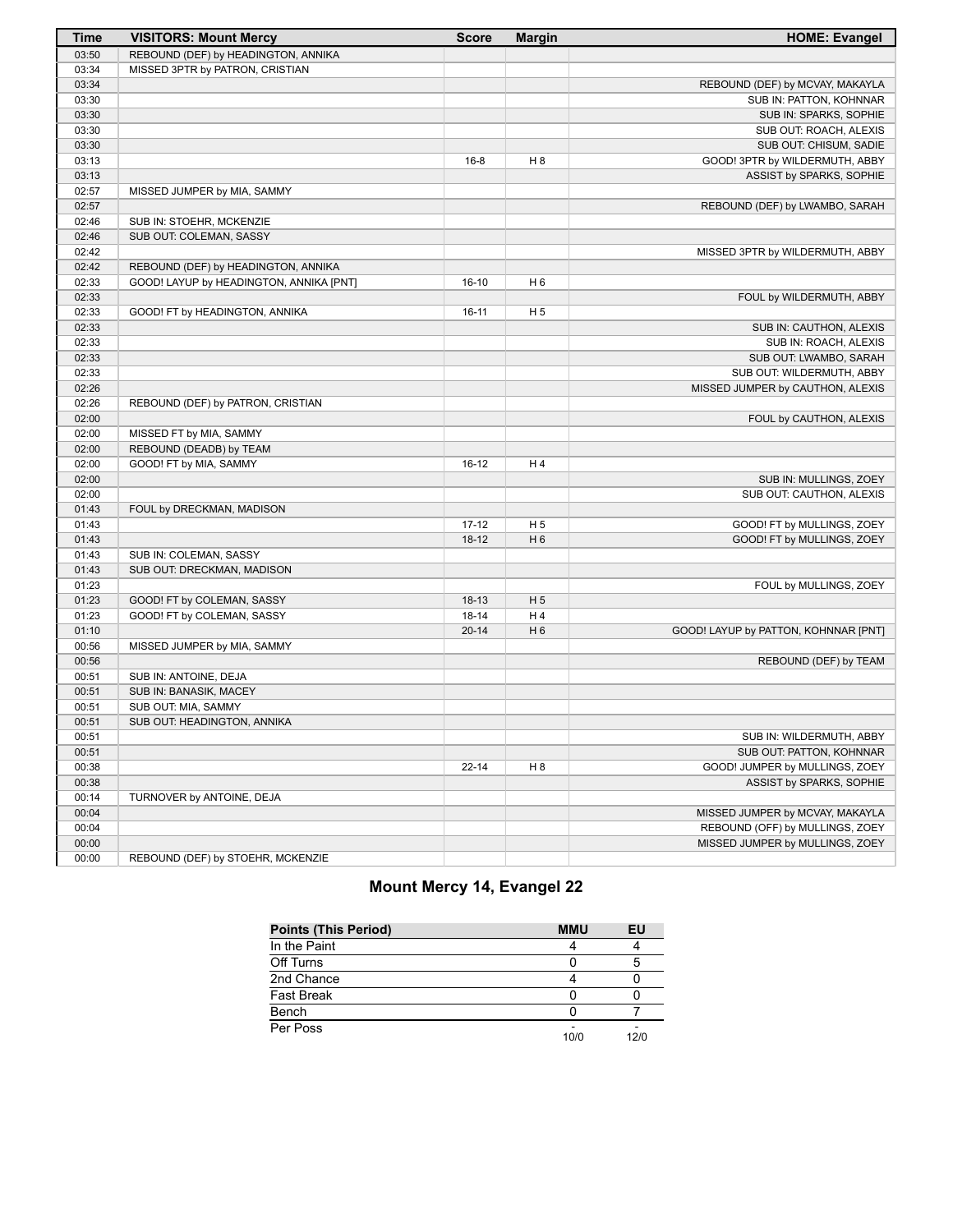#### **Official Play-By-Play Mount Mercy vs Evangel Second Quarter January 22, 2022 at Ashcroft Center/Springfield, Mo.**



#### **Period 2**

**Starters:**

Mount Mercy: 14 MIA,SAMMY; 23 RICHARDSON,KYLA; 32 COLEMAN,SASSY; 33 DRECKMAN,MADISON; 53 HEADINGTON,ANNIKA;<br>Evangel: 02 CHISUM,SADIE; 03 WILDERMUTH,ABBY; 14 ROACH,ALEXIS; 21 CAUTHON,ALEXIS; 25 MULLINGS,ZOEY;

| <b>Time</b>    | <b>VISITORS: Mount Mercy</b>                                   | <b>Score</b> | <b>Margin</b>  | <b>HOME: Evangel</b>                             |
|----------------|----------------------------------------------------------------|--------------|----------------|--------------------------------------------------|
| 10:00          | SUB IN: PATRON, CRISTIAN                                       |              |                |                                                  |
| 10:00          | SUB IN: ANTOINE, DEJA                                          |              |                |                                                  |
| 10:00          | SUB IN: BANASIK, MACEY                                         |              |                |                                                  |
| 10:00          | SUB OUT: HEADINGTON, ANNIKA                                    |              |                |                                                  |
| 10:00          | SUB OUT: DRECKMAN, MADISON                                     |              |                |                                                  |
| 10:00          | SUB OUT: RICHARDSON, KYLA                                      |              |                |                                                  |
| 10:00          |                                                                |              |                | SUB IN: MCVAY, MAKAYLA                           |
| 10:00          |                                                                |              |                | SUB OUT: CAUTHON, ALEXIS                         |
| 09:43          |                                                                |              |                | MISSED JUMPER by ROACH, ALEXIS                   |
| 09:43          |                                                                |              |                | REBOUND (OFF) by ROACH, ALEXIS                   |
| 09:40          |                                                                |              |                | MISSED JUMPER by ROACH, ALEXIS                   |
| 09:40          |                                                                |              |                | REBOUND (OFF) by MULLINGS, ZOEY                  |
| 09:36          |                                                                | $24 - 14$    | H 10           | GOOD! TIPIN by MULLINGS, ZOEY [PNT]              |
| 09:10          | MISSED 3PTR by PATRON, CRISTIAN                                |              |                |                                                  |
| 09:10          |                                                                |              |                | REBOUND (DEF) by WILDERMUTH, ABBY                |
| 08:57          |                                                                |              |                | MISSED JUMPER by CHISUM, SADIE                   |
| 08:57          | REBOUND (DEF) by MIA, SAMMY                                    |              |                |                                                  |
| 08:49          | MISSED 3PTR by BANASIK, MACEY                                  |              |                |                                                  |
| 08:49          |                                                                |              |                | REBOUND (DEF) by TEAM                            |
| 08:45<br>08:33 | FOUL by COLEMAN, SASSY                                         |              |                |                                                  |
| 08:33          |                                                                |              |                | MISSED 3PTR by WILDERMUTH, ABBY                  |
| 08:23          | REBOUND (DEF) by PATRON, CRISTIAN<br>MISSED 3PTR by MIA, SAMMY |              |                |                                                  |
| 08:23          | REBOUND (OFF) by COLEMAN, SASSY                                |              |                |                                                  |
| 08:20          |                                                                |              |                | FOUL by MULLINGS, ZOEY                           |
| 08:20          |                                                                |              |                | SUB IN: JONES, LOGAN                             |
| 08:20          |                                                                |              |                | SUB IN: LWAMBO, SARAH                            |
| 08:20          |                                                                |              |                | SUB OUT: MULLINGS, ZOEY                          |
| 08:20          |                                                                |              |                | SUB OUT: MCVAY, MAKAYLA                          |
| 08:05          | GOOD! JUMPER by ANTOINE, DEJA                                  | $24 - 16$    | H 8            |                                                  |
| 08:05          | ASSIST by MIA, SAMMY                                           |              |                |                                                  |
| 07:45          |                                                                |              |                | MISSED JUMPER by LWAMBO, SARAH                   |
| 07:45          | REBOUND (DEF) by ANTOINE, DEJA                                 |              |                |                                                  |
| 07:45          | BLOCK by COLEMAN, SASSY                                        |              |                |                                                  |
| 07:26          | GOOD! JUMPER by MIA, SAMMY                                     | $24-18$      | H <sub>6</sub> |                                                  |
| 07:26          | ASSIST by PATRON, CRISTIAN                                     |              |                |                                                  |
| 07:19          |                                                                |              |                | <b>TIMEOUT 30SEC</b>                             |
| 07:03          |                                                                | $26-18$      | H 8            | GOOD! JUMPER by WILDERMUTH, ABBY                 |
| 07:03          |                                                                |              |                | ASSIST by ROACH, ALEXIS                          |
| 06:47          | TURNOVER by MIA, SAMMY                                         |              |                |                                                  |
| 06:46          |                                                                |              |                | STEAL by LWAMBO, SARAH                           |
| 06:31          |                                                                | $29-18$      | H 11           | GOOD! 3PTR by JONES, LOGAN                       |
| 06:31          |                                                                |              |                | ASSIST by WILDERMUTH, ABBY                       |
| 05:55          | MISSED JUMPER by COLEMAN, SASSY                                |              |                |                                                  |
| 05:55          |                                                                |              |                | REBOUND (DEF) by ROACH, ALEXIS                   |
| 05:43          |                                                                |              |                | MISSED JUMPER by ROACH, ALEXIS                   |
| 05:43          | REBOUND (DEF) by BANASIK, MACEY                                |              |                |                                                  |
| 05:38          | TURNOVER by BANASIK, MACEY                                     |              |                |                                                  |
| 05:35          | SUB IN: HEADINGTON, ANNIKA                                     |              |                |                                                  |
| 05:35          | SUB IN: FULWYLIE, KENNEDI                                      |              |                |                                                  |
| 05:35          | SUB OUT: COLEMAN, SASSY                                        |              |                |                                                  |
| 05:35          | SUB OUT: BANASIK, MACEY                                        |              |                |                                                  |
| 05:35          |                                                                |              |                | SUB IN: SPARKS, SOPHIE                           |
| 05:35          |                                                                |              |                | SUB IN: PATTON, KOHNNAR                          |
| 05:35<br>05:35 |                                                                |              |                | SUB OUT: ROACH, ALEXIS<br>SUB OUT: CHISUM, SADIE |
|                |                                                                |              |                |                                                  |
| 05:20<br>05:20 | SUB IN: RICHARDSON, KYLA                                       |              |                | TURNOVER by LWAMBO, SARAH                        |
| 05:20          | SUB OUT: ANTOINE, DEJA                                         |              |                |                                                  |
| 05:11          |                                                                |              |                | FOUL by WILDERMUTH, ABBY                         |
| 05:11          | GOOD! FT by HEADINGTON, ANNIKA                                 | 29-19        | H 10           |                                                  |
| 05:11          | MISSED FT by HEADINGTON, ANNIKA                                |              |                |                                                  |
| 05:11          |                                                                |              |                | REBOUND (DEF) by LWAMBO, SARAH                   |
| 05:08          | FOUL by FULWYLIE, KENNEDI                                      |              |                |                                                  |
| 05:08          |                                                                |              |                | SUB IN: KIRBY, JAZZY                             |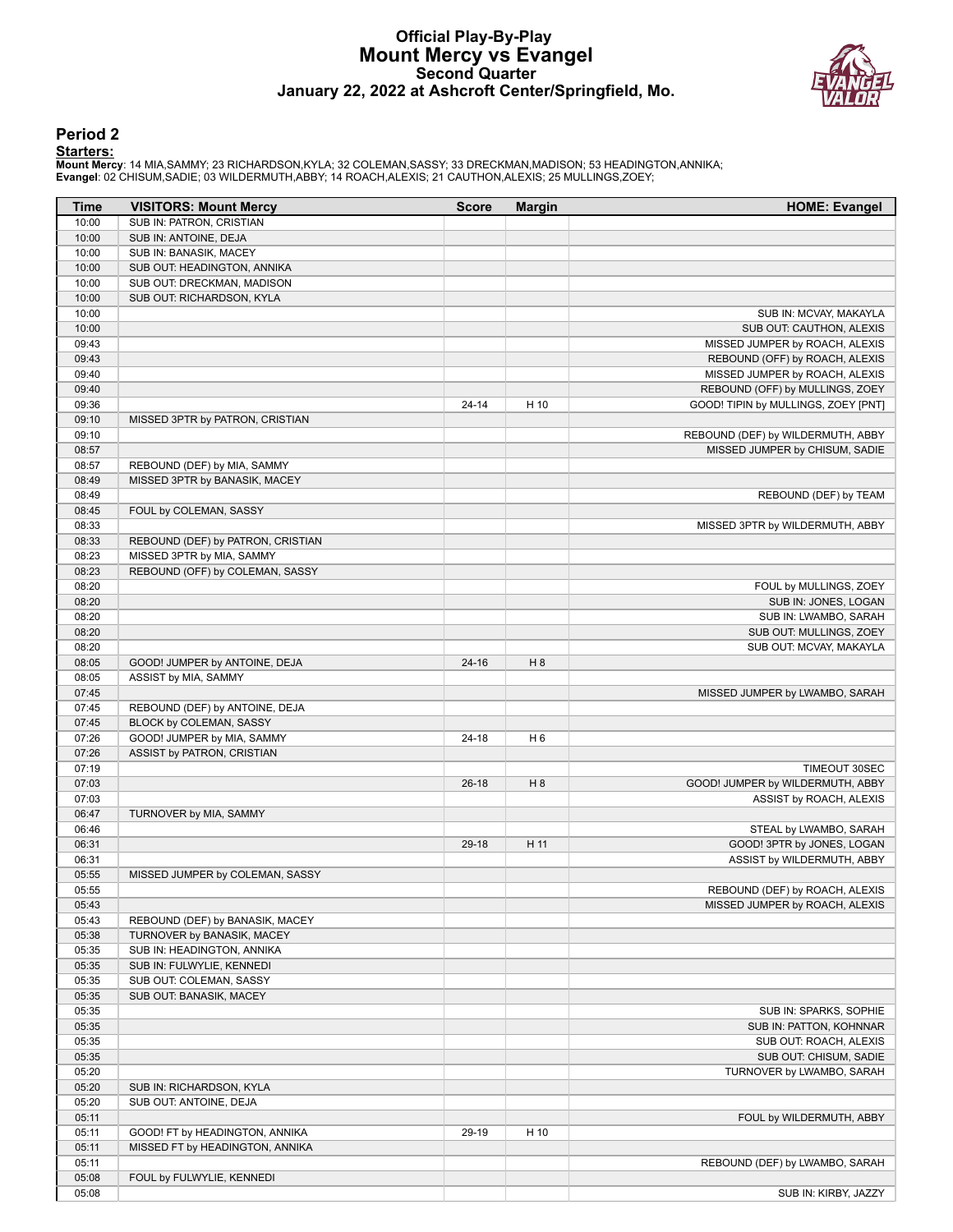| Time           | <b>VISITORS: Mount Mercy</b>                                    | <b>Score</b> | <b>Margin</b>  | <b>HOME: Evangel</b>                                               |
|----------------|-----------------------------------------------------------------|--------------|----------------|--------------------------------------------------------------------|
| 05:08          |                                                                 |              |                | SUB OUT: WILDERMUTH, ABBY                                          |
| 04:58          |                                                                 |              |                | MISSED JUMPER by SPARKS, SOPHIE                                    |
| 04:58          | REBOUND (DEF) by FULWYLIE, KENNEDI                              |              |                |                                                                    |
| 04:48          | MISSED JUMPER by RICHARDSON, KYLA                               |              |                |                                                                    |
| 04:48          | REBOUND (OFF) by FULWYLIE, KENNEDI                              |              |                |                                                                    |
| 04:43          | GOOD! JUMPER by FULWYLIE, KENNEDI [PNT]                         | 29-21        | H 8            |                                                                    |
| 04:22          |                                                                 |              |                | MISSED JUMPER by LWAMBO, SARAH                                     |
| 04:22          | REBOUND (DEF) by MIA, SAMMY                                     |              |                |                                                                    |
| 04:01          | MISSED JUMPER by FULWYLIE, KENNEDI                              |              |                |                                                                    |
| 04:01          |                                                                 |              |                | REBOUND (DEF) by PATTON, KOHNNAR                                   |
| 03:52          |                                                                 |              |                | MISSED LAYUP by PATTON, KOHNNAR                                    |
| 03:52<br>03:52 | BLOCK by PATRON, CRISTIAN                                       |              |                | REBOUND (OFF) by KIRBY, JAZZY                                      |
| 03:44          |                                                                 |              |                | MISSED JUMPER by KIRBY, JAZZY                                      |
| 03:44          |                                                                 |              |                | REBOUND (OFF) by LWAMBO, SARAH                                     |
| 03:41          |                                                                 | $31 - 21$    | H 10           | GOOD! LAYUP by LWAMBO, SARAH [PNT]                                 |
| 03:32          | TURNOVER by MIA, SAMMY                                          |              |                |                                                                    |
| 03:32          | <b>TIMEOUT FULL</b>                                             |              |                |                                                                    |
| 03:32          |                                                                 |              |                | SUB IN: MCVAY, MAKAYLA                                             |
| 03:32          |                                                                 |              |                | SUB IN: MULLINGS, ZOEY                                             |
| 03:32          |                                                                 |              |                | SUB OUT: JONES, LOGAN                                              |
| 03:32          |                                                                 |              |                | SUB OUT: LWAMBO, SARAH                                             |
| 03:17          |                                                                 |              |                | MISSED JUMPER by SPARKS, SOPHIE                                    |
| 03:17          | REBOUND (DEF) by PATRON, CRISTIAN                               |              |                |                                                                    |
| 03:06          |                                                                 |              |                | FOUL by KIRBY, JAZZY                                               |
| 03:06          | SUB IN: STOEHR, MCKENZIE                                        |              |                |                                                                    |
| 03:06          | SUB IN: DRECKMAN, MADISON                                       |              |                |                                                                    |
| 03:06          | SUB OUT: RICHARDSON, KYLA                                       |              |                |                                                                    |
| 03:06          | SUB OUT: PATRON, CRISTIAN                                       |              |                |                                                                    |
| 03:01          | FOUL by FULWYLIE, KENNEDI                                       |              |                |                                                                    |
| 03:01          | TURNOVER by FULWYLIE, KENNEDI                                   |              |                |                                                                    |
| 02:48<br>02:48 |                                                                 |              |                | MISSED JUMPER by KIRBY, JAZZY                                      |
| 02:44          |                                                                 |              |                | REBOUND (OFF) by SPARKS, SOPHIE<br>MISSED JUMPER by SPARKS, SOPHIE |
| 02:44          |                                                                 |              |                | REBOUND (OFF) by MCVAY, MAKAYLA                                    |
| 02:27          |                                                                 |              |                | TURNOVER by PATTON, KOHNNAR                                        |
| 02:27          | SUB IN: COLEMAN, SASSY                                          |              |                |                                                                    |
| 02:27          | SUB OUT: FULWYLIE, KENNEDI                                      |              |                |                                                                    |
| 02:15          | MISSED LAYUP by DRECKMAN, MADISON                               |              |                |                                                                    |
| 02:15          | REBOUND (OFF) by DRECKMAN, MADISON                              |              |                |                                                                    |
| 02:11          |                                                                 |              |                | SUB IN: CHISUM, SADIE                                              |
| 02:11          |                                                                 |              |                | SUB IN: JONES, LOGAN                                               |
| 02:11          |                                                                 |              |                | SUB OUT: MULLINGS, ZOEY                                            |
| 02:11          |                                                                 |              |                | SUB OUT: SPARKS, SOPHIE                                            |
| 01:57          | GOOD! JUMPER by DRECKMAN, MADISON                               | $31 - 23$    | H 8            |                                                                    |
| 01:36          |                                                                 |              |                | SUB IN: WILDERMUTH, ABBY                                           |
| 01:36          |                                                                 |              |                | SUB OUT: KIRBY, JAZZY                                              |
| 01:32          |                                                                 | 33-23        | H 10           | GOOD! LAYUP by WILDERMUTH, ABBY [PNT]                              |
| 01:18<br>01:18 | GOOD! JUMPER by MIA, SAMMY [PNT]<br>ASSIST by DRECKMAN, MADISON | 33-25        | H 8            |                                                                    |
| 01:11          |                                                                 |              |                | MISSED JUMPER by JONES, LOGAN                                      |
| 01:11          | REBOUND (DEF) by COLEMAN, SASSY                                 |              |                |                                                                    |
| 00:51          | GOOD! LAYUP by COLEMAN, SASSY [PNT]                             | 33-27        | H <sub>6</sub> |                                                                    |
| 00:42          |                                                                 | 35-27        | H 8            | GOOD! LAYUP by MCVAY, MAKAYLA [PNT]                                |
| 00:42          |                                                                 |              |                | ASSIST by JONES, LOGAN                                             |
| 00:35          |                                                                 |              |                | FOUL by JONES, LOGAN                                               |
| 00:35          | SUB IN: PATRON, CRISTIAN                                        |              |                |                                                                    |
| 00:35          | SUB OUT: DRECKMAN, MADISON                                      |              |                |                                                                    |
| 00:35          |                                                                 |              |                | SUB IN: SPARKS, SOPHIE                                             |
| 00:35          |                                                                 |              |                | SUB IN: ROACH, ALEXIS                                              |
| 00:35          |                                                                 |              |                | SUB OUT: PATTON, KOHNNAR                                           |
| 00:35          |                                                                 |              |                | SUB OUT: CHISUM, SADIE                                             |
| 00:22          | TURNOVER by HEADINGTON, ANNIKA                                  |              |                |                                                                    |
| 00:19          |                                                                 |              |                | STEAL by WILDERMUTH, ABBY                                          |
| 00:05          |                                                                 |              |                | TURNOVER by WILDERMUTH, ABBY                                       |
| 00:00          | MISSED 3PTR by COLEMAN, SASSY                                   |              |                |                                                                    |
| 00:00          | REBOUND (DEADB) by TEAM                                         |              |                |                                                                    |

**Mount Mercy 27, Evangel 35**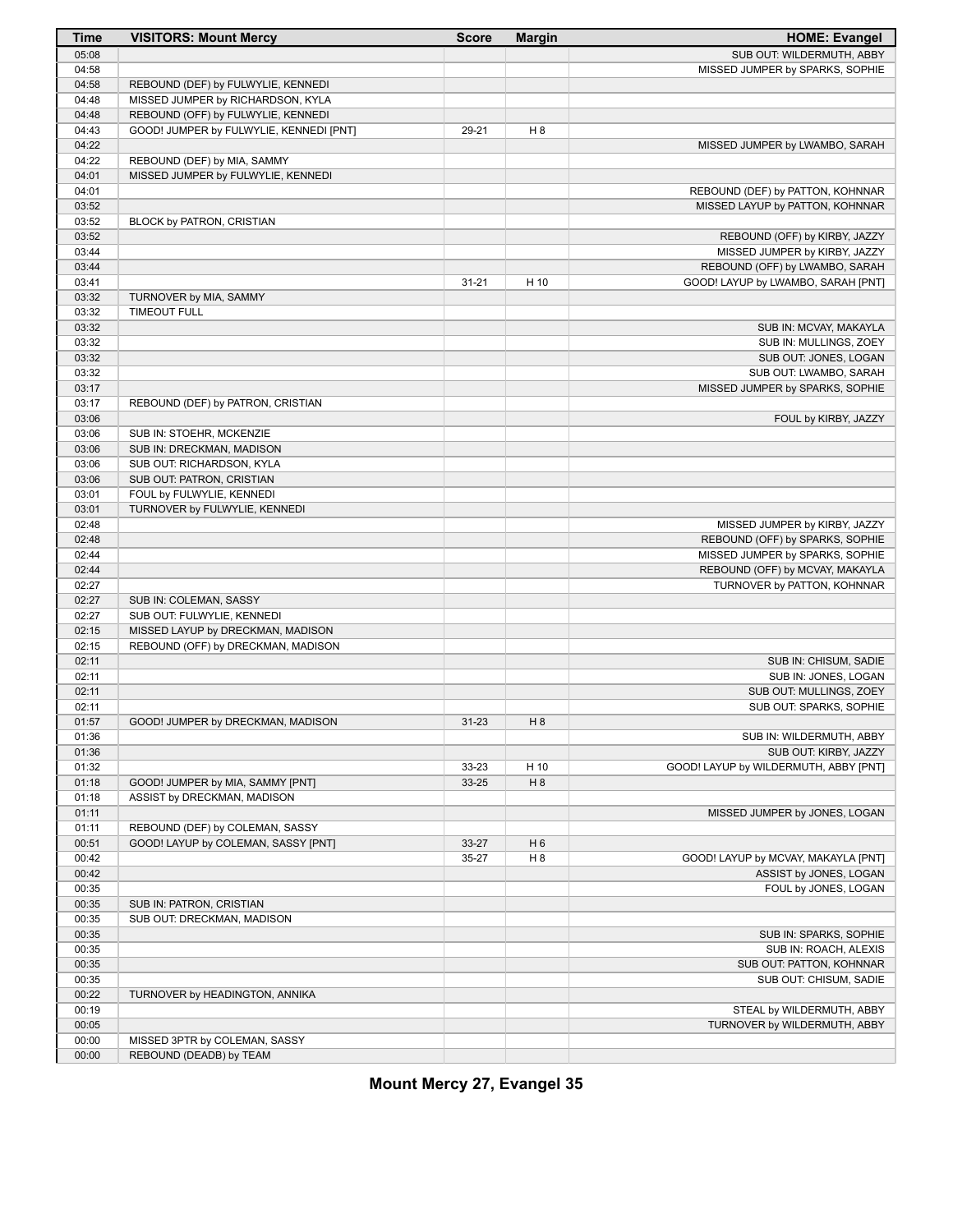| <b>Points (This Period)</b> | <b>MMU</b> | EU  |
|-----------------------------|------------|-----|
| In the Paint                | Е          |     |
| Off Turns                   |            |     |
| 2nd Chance                  |            |     |
| Fast Break                  |            |     |
| Bench                       |            |     |
| Per Poss                    | 7/0        | 7/0 |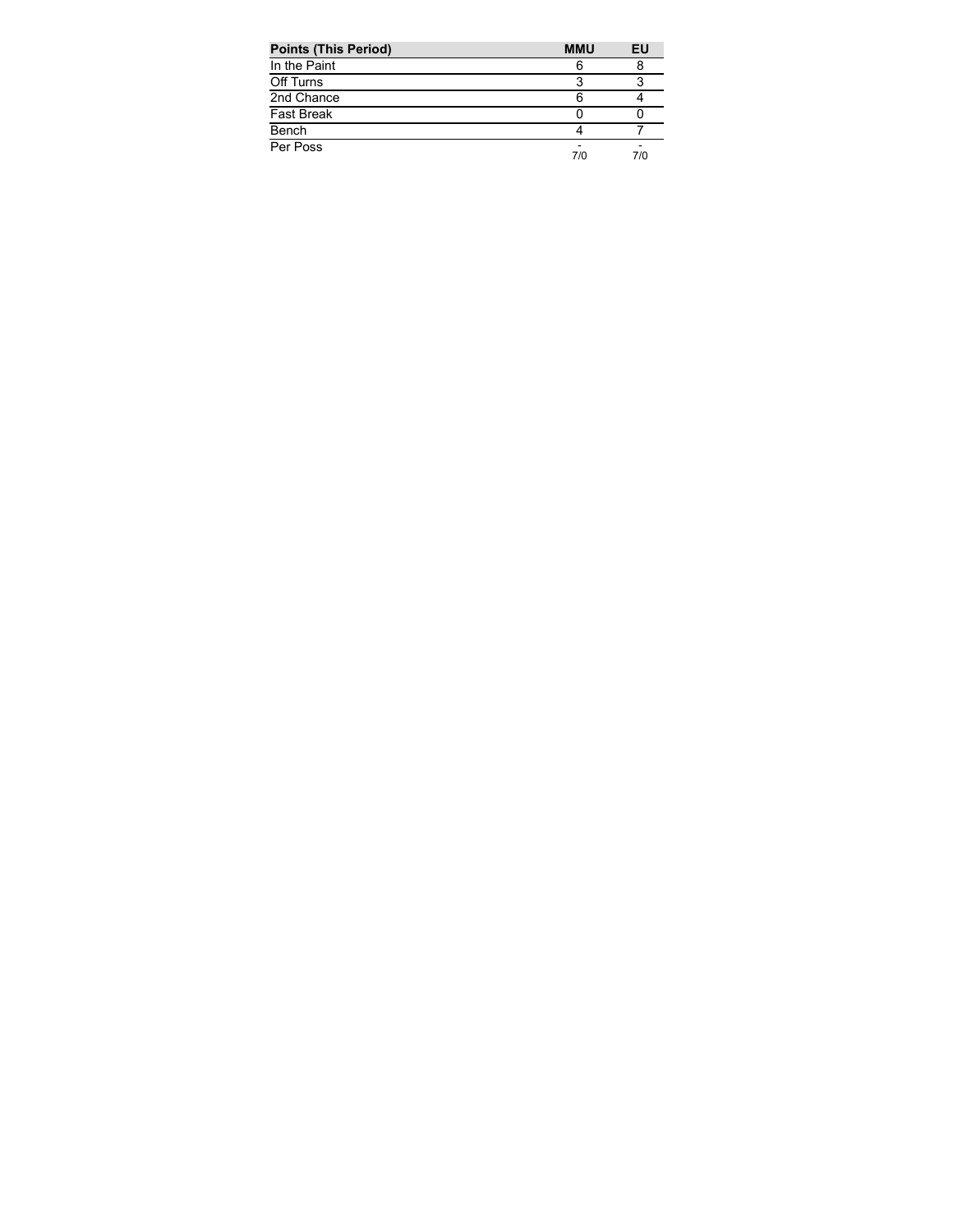#### **Official Box Score Mount Mercy vs Evangel Second Half Statistics Only January 22, 2022 at Ashcroft Center/Springfield, Mo.**



| <b>Mount Mercy 41</b> |                           |          |                |           | Record: 10-12, 7-4 |           |              |              |                |          |              |           |            |            |                |       |
|-----------------------|---------------------------|----------|----------------|-----------|--------------------|-----------|--------------|--------------|----------------|----------|--------------|-----------|------------|------------|----------------|-------|
| No.                   | Plaver                    | S        | Pts            | <b>FG</b> | 3FG                | <b>FT</b> | <b>OR</b>    | <b>DR</b>    | <b>TR</b>      | PF       | A            | <b>TO</b> | <b>Blk</b> | <b>Stl</b> | Min            | $+/-$ |
| 14                    | MIA, SAMMY                | $\ast$   | 4              | $2 - 3$   | $0 - 1$            | $0 - 0$   | 0            | 2            | 2              | 0        |              | 2         | 0          | 0          | 10             | 16    |
| 23                    | RICHARDSON, KYLA          | $\star$  | $\Omega$       | $0 - 1$   | $0 - 0$            | $0 - 0$   | $\Omega$     | $\mathbf{0}$ | 0              | 0        | 0            | 0         | 0          | 0          | $\overline{2}$ | 10    |
| 32                    | COLEMAN, SASSY            | $^\star$ | $\mathcal{P}$  | $1 - 3$   | $0 - 1$            | $0 - 0$   | 1            |              | 2              | 1        | 0            | $\Omega$  | 1          | $\Omega$   | 7              | 19    |
| 33                    | DRECKMAN, MADISON         | $\ast$   | $\overline{2}$ | $1 - 2$   | $0 - 0$            | $0 - 0$   |              | 0            |                | 0        |              | 0         | 0          | 0          | 3              | 16    |
| 53                    | <b>HEADINGTON, ANNIKA</b> | $\ast$   |                | $0 - 0$   | $0 - 0$            | $1 - 2$   | 0            | $\Omega$     | 0              | 0        | 0            |           | 0          | 0          | 6              | 15    |
| 03                    | ANTOINE, DEJA             |          | $\overline{2}$ | $1 - 1$   | $0 - 0$            | $0 - 0$   | $\Omega$     |              | 1              | $\Omega$ | $\Omega$     | $\Omega$  | 0          | $\Omega$   | 5              | 0     |
| 04                    | STOEHR, MCKENZIE          |          | 0              | $0 - 0$   | $0 - 0$            | $0 - 0$   | 0            | $\Omega$     | $\mathbf{0}$   | $\Omega$ | $\Omega$     | $\Omega$  | $\Omega$   | $\Omega$   | 3              | $-3$  |
| 05                    | <b>BANASIK, MACEY</b>     |          | $\Omega$       | $0 - 1$   | $0 - 1$            | $0 - 0$   | $\Omega$     |              | 1              | $\Omega$ | $\Omega$     | 1         | 0          | $\Omega$   | 4              | 0     |
| 15                    | PATRON, CRISTIAN          |          | 0              | $0 - 1$   | $0 - 1$            | $0 - 0$   | $\mathbf{0}$ | 2            | $\overline{2}$ | $\Omega$ |              | $\Omega$  |            | 0          | 7              | $-5$  |
| 21                    | RATH, ADDISON             |          | 0              | $0 - 0$   | $0 - 0$            | $0 - 0$   | $\Omega$     | $\Omega$     | 0              | 0        | $\mathbf{0}$ | $\Omega$  | 0          | $\Omega$   | $\Omega$       | 1     |
| 50                    | FULWYLIE, KENNEDI         |          | 2              | $1 - 2$   | $0 - 0$            | $0 - 0$   | 1            |              | 2              | 2        | $\Omega$     |           | 0          | 0          | 3              | 1     |
|                       | <b>TEAM</b>               |          | 0              |           |                    |           | 0            | 0            | 0              | 0        |              | 0         |            |            |                |       |

| <b>Shooting By Period</b><br>Period | FG        | FG%   | 3FG  | 3FG%  | FT.       | FT%   | Deadball Rebounds: 5,0<br>Last FG Half: MMU 4th-01:48 |
|-------------------------------------|-----------|-------|------|-------|-----------|-------|-------------------------------------------------------|
| 2nd Half                            | 0-0       | ገ%    |      | ገ%    | 0-0       | $0\%$ |                                                       |
| Game                                | $21 - 52$ | 40.4% | 7-20 | 35.0% | $19 - 25$ | 76.0% |                                                       |

|                   | <b>Evangel 25</b>       |          | Record: 11-10, 7-4 |           |         |           |              |              |                |              |          |          |             |              |              |       |
|-------------------|-------------------------|----------|--------------------|-----------|---------|-----------|--------------|--------------|----------------|--------------|----------|----------|-------------|--------------|--------------|-------|
| No.               | Player                  | S        | <b>Pts</b>         | <b>FG</b> | 3FG     | <b>FT</b> | <b>OR</b>    | <b>DR</b>    | TR             | PF           | A        | TO       | <b>B</b> lk | Stl          | <b>Min</b>   | $+/-$ |
| 02                | CHISUM, SADIE           | $^\star$ | 0                  | $0 - 1$   | $0 - 0$ | $0 - 0$   | 0            | 0            | 0              | $\Omega$     | 0        | 0        | 0           | 0            | 6            | $-10$ |
| 03                | <b>WILDERMUTH, ABBY</b> | $^\star$ | 4                  | $2 - 3$   | $0 - 1$ | $0 - 0$   | $\mathbf{0}$ | 1            | 1              | 1            |          | 1        | 0           |              | 6            | $-17$ |
| 14                | ROACH, ALEXIS           | *        | 0                  | $0 - 3$   | $0 - 0$ | $0 - 0$   | 1            | 1.           | 2              | $\Omega$     |          | 0        | 0           | $\Omega$     | 5            | $-17$ |
| 21                | <b>CAUTHON, ALEXIS</b>  | $^\star$ | $\mathbf{0}$       | $0 - 0$   | $0 - 0$ | $0 - 0$   | $\mathbf{0}$ | $\mathbf{0}$ | $\Omega$       | $\mathbf{0}$ | 0        | 0        | 0           | $\mathbf{0}$ | $\mathbf{0}$ | $-14$ |
| 25                | MULLINGS, ZOEY          | *        | $\overline{2}$     | $1 - 1$   | $0 - 0$ | $0-0$     | 1            | $\Omega$     | 1              | 1            | 0        | 0        | 0           | $\mathbf{0}$ | 3            | $-14$ |
| 05                | <b>SPARKS, SOPHIE</b>   |          | 0                  | $0 - 3$   | $0 - 0$ | $0 - 0$   | $\mathbf{1}$ | $\mathbf{0}$ | 1              | $\mathbf{0}$ | 0        | 0        | 0           | $\mathbf{0}$ | 4            | 4     |
| 10                | <b>BERRY, LEXI</b>      |          | 0                  | $0 - 0$   | $0 - 0$ | $0 - 0$   | $\mathbf{0}$ | $\mathbf{0}$ | 0              | 0            | $\Omega$ | 0        | 0           | $\Omega$     | $\mathbf{0}$ | $-5$  |
| $12 \overline{ }$ | MCVAY, MAKAYLA          |          | 2                  | $1 - 1$   | $0 - 0$ | $0 - 0$   | 1            | $\Omega$     | $\mathbf{1}$   | $\Omega$     | $\Omega$ | 0        | $\Omega$    | $\Omega$     | 5            | $-1$  |
| 13                | KIRBY, JAZZY            |          | $\Omega$           | $0 - 2$   | $0 - 0$ | $0 - 0$   | 1.           | $\Omega$     | 1              | 1            | 0        | 0        | 0           | $\Omega$     | 4            | 0     |
| 20                | LWAMBO, SARAH           |          | 2                  | $1 - 3$   | $0 - 0$ | $0 - 0$   | 1            | $\mathbf 1$  | $\overline{2}$ | $\Omega$     | $\Omega$ |          | $\Omega$    |              | 5            | $-2$  |
| 30                | PATTON, KOHNNAR         |          | 0                  | $0 - 1$   | $0 - 0$ | $0 - 0$   | 0            | 1            | 1              | 0            | $\Omega$ |          | 0           | $\Omega$     | 5            | $-3$  |
| 33                | JONES, LOGAN            |          | 3                  | $1 - 2$   | $1 - 1$ | $0 - 0$   | $\Omega$     | $\Omega$     | 0              | 1            |          | $\Omega$ | 0           | $\mathbf{0}$ | 7            | $-1$  |
|                   | <b>TEAM</b>             |          | 0                  |           |         |           | 0            | 1            | 1              | 0            |          | 0        |             |              |              |       |

| <b>Shooting By Period</b><br>Period | FG        | FG%   | 3FG      | 3FG%  |          | FT%   | Deadball Rebounds: 1,0<br>Last FG Half: EU 4th-00:19 |
|-------------------------------------|-----------|-------|----------|-------|----------|-------|------------------------------------------------------|
| 2nd Half                            | ი-ი       | ጋ%    | ი-ი      | ገ%    | ი-ი      | $0\%$ |                                                      |
| Game                                | $23 - 72$ | 31.9% | $5 - 19$ | 26.3% | $9 - 10$ | 90.0% |                                                      |

| Game Notes:                                         | <b>Score</b> |    | 1st 2nd | 3rd | 4th | – тот | <b>Points from (This Period)</b> | <b>MMU EU</b> |  |
|-----------------------------------------------------|--------------|----|---------|-----|-----|-------|----------------------------------|---------------|--|
| Officials: Todd Dahlof, Steve Miller, Anthony Davis | <b>MMU</b>   | 14 |         | 19  | 22  | 68    | In the Paint                     |               |  |
| Start Time: 12:00 PM                                | EU           | 22 |         | 13  | 12  | 60    | Off Turns                        |               |  |
| End Time: 01:49 PM                                  |              |    |         |     |     |       | 2nd Chance                       |               |  |
| Game Duration: 1:49<br>Conference Game;             |              |    |         |     |     |       | Fast Break                       |               |  |
|                                                     |              |    |         |     |     |       |                                  |               |  |

Bench 4 7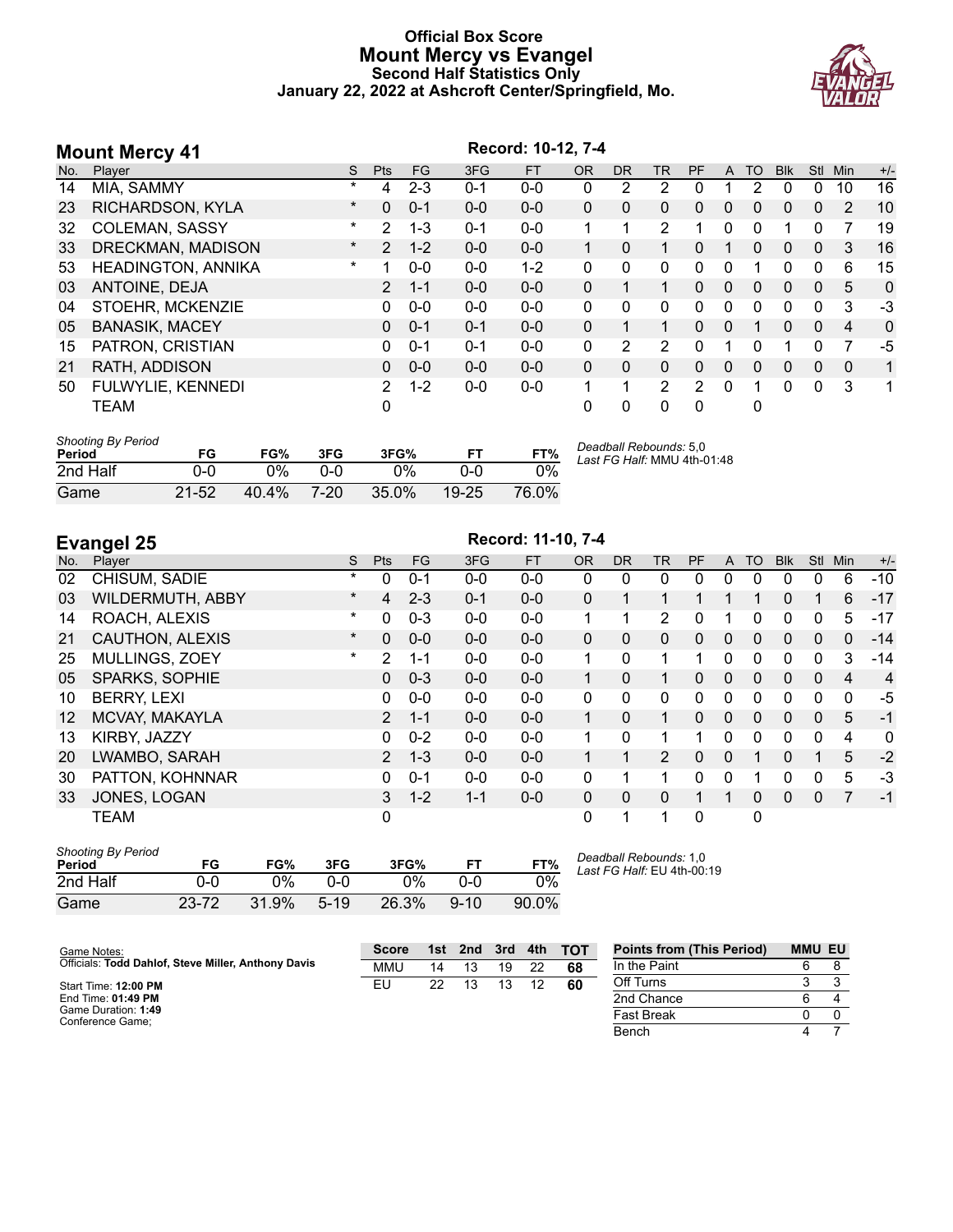#### **Official Play-By-Play Mount Mercy vs Evangel Third Quarter January 22, 2022 at Ashcroft Center/Springfield, Mo.**



#### **Period 3**

**Starters:**<br>Mount Mercy: 14 MIA,SAMMY; 23 RICHARDSON,KYLA; 32 COLEMAN,SASSY; 33 DRECKMAN,MADISON; 53 HEADINGTON,ANNIKA;<br>Evangel: 02 CHISUM,SADIE; 03 WILDERMUTH,ABBY; 14 ROACH,ALEXIS; 21 CAUTHON,ALEXIS; 25 MULLINGS,ZOEY;

| <b>Time</b>    | <b>VISITORS: Mount Mercy</b>                               | <b>Score</b> | <b>Margin</b>  | <b>HOME: Evangel</b>              |
|----------------|------------------------------------------------------------|--------------|----------------|-----------------------------------|
| 09:46          |                                                            |              |                | MISSED 3PTR by WILDERMUTH, ABBY   |
| 09:46          | REBOUND (DEF) by TEAM                                      |              |                |                                   |
| 09:26          | GOOD! 3PTR by MIA, SAMMY                                   | 35-30        | H <sub>5</sub> |                                   |
| 09:26          | ASSIST by RICHARDSON, KYLA                                 |              |                |                                   |
| 09:02          |                                                            |              |                | MISSED 3PTR by WILDERMUTH, ABBY   |
| 09:02          | REBOUND (DEF) by HEADINGTON, ANNIKA                        |              |                |                                   |
| 08:47          | TURNOVER by MIA, SAMMY                                     |              |                |                                   |
| 08:46          |                                                            |              |                | STEAL by ROACH, ALEXIS            |
| 08:44          |                                                            |              |                | TURNOVER by WILDERMUTH, ABBY      |
| 08:26          | GOOD! JUMPER by COLEMAN, SASSY [PNT]                       | 35-32        | $H_3$          |                                   |
| 08:19          |                                                            |              |                | MISSED JUMPER by ROACH, ALEXIS    |
| 08:19          |                                                            |              |                | REBOUND (OFF) by ROACH, ALEXIS    |
| 08:14          |                                                            |              |                | MISSED JUMPER by ROACH, ALEXIS    |
| 08:14          | REBOUND (DEF) by DRECKMAN, MADISON                         |              |                |                                   |
| 08:07          | MISSED 3PTR by MIA, SAMMY                                  |              |                |                                   |
| 08:07          | REBOUND (OFF) by HEADINGTON, ANNIKA                        |              |                |                                   |
| 07:56<br>07:36 | GOOD! JUMPER by RICHARDSON, KYLA<br>FOUL by COLEMAN, SASSY | 35-34        | H <sub>1</sub> |                                   |
| 07:36          |                                                            | 36-34        | H <sub>2</sub> | GOOD! FT by MULLINGS, ZOEY        |
| 07:36          |                                                            | 37-34        | $H_3$          | GOOD! FT by MULLINGS, ZOEY        |
| 07:15          | MISSED 3PTR by MIA, SAMMY                                  |              |                |                                   |
| 07:15          | REBOUND (OFF) by RICHARDSON, KYLA                          |              |                |                                   |
| 07:07          | GOOD! JUMPER by DRECKMAN, MADISON                          | 37-36        | H <sub>1</sub> |                                   |
| 07:07          | ASSIST by MIA, SAMMY                                       |              |                |                                   |
| 06:54          |                                                            |              |                | MISSED JUMPER by WILDERMUTH, ABBY |
| 06:54          | REBOUND (DEF) by RICHARDSON, KYLA                          |              |                |                                   |
| 06:43          |                                                            |              |                | FOUL by ROACH, ALEXIS             |
| 06:43          | GOOD! FT by RICHARDSON, KYLA                               | 37-37        | $\mathsf{T}$   |                                   |
| 06:43          | MISSED FT by RICHARDSON, KYLA                              |              |                |                                   |
| 06:43          |                                                            |              |                | REBOUND (DEF) by JONES, LOGAN     |
| 06:43          |                                                            |              |                | SUB IN: JONES, LOGAN              |
| 06:43          |                                                            |              |                | SUB OUT: CAUTHON, ALEXIS          |
| 06:35          |                                                            |              |                | TURNOVER by CHISUM, SADIE         |
| 06:34          | STEAL by HEADINGTON, ANNIKA                                |              |                |                                   |
| 06:30          | GOOD! 3PTR by MIA, SAMMY                                   | 37-40        | $V_3$          |                                   |
| 06:30          | ASSIST by DRECKMAN, MADISON                                |              |                |                                   |
| 06:23          |                                                            |              |                | <b>TIMEOUT TEAM</b>               |
| 05:53          |                                                            |              |                | MISSED JUMPER by WILDERMUTH, ABBY |
| 05:53          |                                                            |              |                | REBOUND (OFF) by JONES, LOGAN     |
| 05:49          |                                                            | 39-40        | V <sub>1</sub> | GOOD! TIPIN by JONES, LOGAN [PNT] |
| 05:30          | GOOD! 3PTR by DRECKMAN, MADISON                            | 39-43        | V <sub>4</sub> |                                   |
| 05:30          | ASSIST by MIA, SAMMY                                       |              |                |                                   |
| 05:14          |                                                            | 41-43        | V <sub>2</sub> | GOOD! JUMPER by JONES, LOGAN      |
| 05:14<br>04:59 |                                                            |              |                | ASSIST by ROACH, ALEXIS           |
| 04:59          | FOUL by RICHARDSON, KYLA<br>TURNOVER by RICHARDSON, KYLA   |              |                |                                   |
| 04:59          |                                                            |              |                | TIMEOUT FULL                      |
| 04:59          | SUB IN: STOEHR, MCKENZIE                                   |              |                |                                   |
| 04:59          | SUB IN: PATRON, CRISTIAN                                   |              |                |                                   |
| 04:59          | SUB OUT: COLEMAN, SASSY                                    |              |                |                                   |
| 04:59          | SUB OUT: RICHARDSON, KYLA                                  |              |                |                                   |
| 04:47          |                                                            |              |                | TURNOVER by MULLINGS, ZOEY        |
| 04:42          | STEAL by DRECKMAN, MADISON                                 |              |                |                                   |
| 04:35          | TURNOVER by HEADINGTON, ANNIKA                             |              |                |                                   |
| 04:35          |                                                            |              |                | SUB IN: SPARKS, SOPHIE            |
| 04:35          |                                                            |              |                | SUB IN: MCVAY, MAKAYLA            |
| 04:35          |                                                            |              |                | SUB OUT: ROACH, ALEXIS            |
| 04:35          |                                                            |              |                | SUB OUT: WILDERMUTH, ABBY         |
| 04:23          |                                                            | 44-43        | H <sub>1</sub> | GOOD! 3PTR by JONES, LOGAN        |
| 04:23          |                                                            |              |                | ASSIST by MULLINGS, ZOEY          |
| 04:12          |                                                            |              |                | FOUL by CHISUM, SADIE             |
| 04:07          | MISSED LAYUP by MIA, SAMMY                                 |              |                |                                   |
| 04:07          |                                                            |              |                | REBOUND (DEF) by MULLINGS, ZOEY   |
| 03:51          |                                                            |              |                | MISSED LAYUP by SPARKS, SOPHIE    |
| 03:51          | REBOUND (DEF) by DRECKMAN, MADISON                         |              |                |                                   |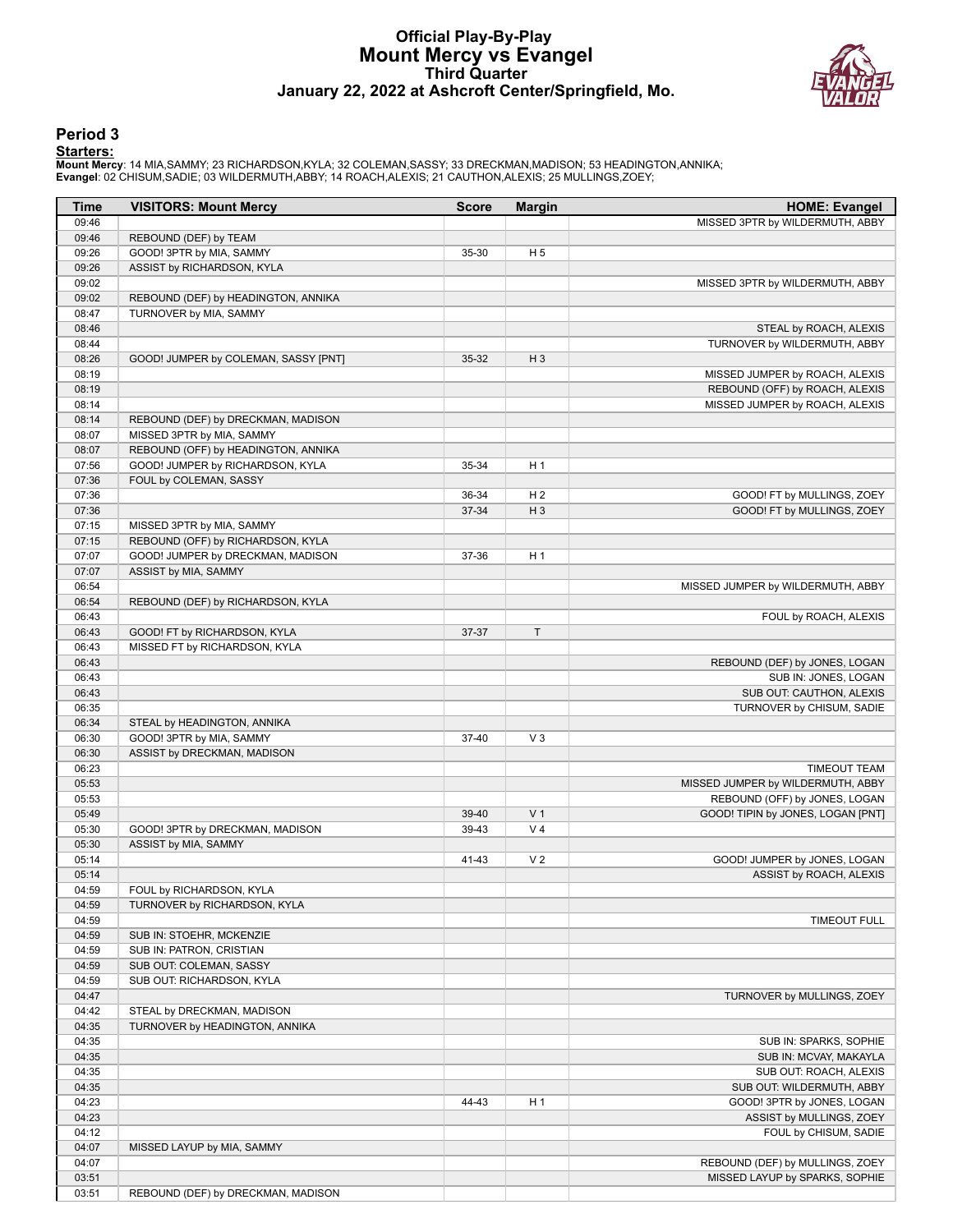| <b>Time</b> | <b>VISITORS: Mount Mercy</b>       | <b>Score</b> | <b>Margin</b>  | <b>HOME: Evangel</b>                   |
|-------------|------------------------------------|--------------|----------------|----------------------------------------|
| 03:39       | MISSED LAYUP by HEADINGTON, ANNIKA |              |                |                                        |
| 03:39       |                                    |              |                | REBOUND (DEF) by MULLINGS, ZOEY        |
| 03:23       |                                    | 46-43        | $H_3$          | GOOD! LAYUP by JONES, LOGAN [PNT]      |
| 03:23       |                                    |              |                | ASSIST by MCVAY, MAKAYLA               |
| 03:11       | MISSED 3PTR by MIA, SAMMY          |              |                |                                        |
| 03:11       |                                    |              |                | REBOUND (DEF) by MCVAY, MAKAYLA        |
| 02:58       |                                    |              |                | MISSED LAYUP by JONES, LOGAN           |
| 02:58       | REBOUND (DEF) by TEAM              |              |                |                                        |
| 02:58       |                                    |              |                | FOUL by MULLINGS, ZOEY                 |
| 02:58       | SUB IN: RATH, ADDISON              |              |                |                                        |
| 02:58       | SUB OUT: PATRON, CRISTIAN          |              |                |                                        |
| 02:58       |                                    |              |                | SUB IN: LWAMBO, SARAH                  |
| 02:58       |                                    |              |                | SUB OUT: MULLINGS, ZOEY                |
| 02:29       |                                    |              |                | FOUL by CHISUM, SADIE                  |
| 02:29       | MISSED FT by HEADINGTON, ANNIKA    |              |                |                                        |
| 02:29       | REBOUND (DEADB) by TEAM            |              |                |                                        |
| 02:29       | GOOD! FT by HEADINGTON, ANNIKA     | 46-44        | H <sub>2</sub> |                                        |
| 02:07       |                                    |              |                | MISSED LAYUP by SPARKS, SOPHIE         |
| 02:07       |                                    |              |                | REBOUND (OFF) by MCVAY, MAKAYLA        |
| 01:55       |                                    |              |                | TURNOVER by JONES, LOGAN               |
| 01:54       | STEAL by RATH, ADDISON             |              |                |                                        |
| 01:48       | MISSED JUMPER by STOEHR, MCKENZIE  |              |                |                                        |
| 01:48       |                                    |              |                | REBOUND (DEF) by LWAMBO, SARAH         |
| 01:38       |                                    |              |                | MISSED 3PTR by JONES, LOGAN            |
| 01:38       | REBOUND (DEF) by TEAM              |              |                |                                        |
| 01:32       | SUB IN: COLEMAN, SASSY             |              |                |                                        |
| 01:32       | SUB OUT: DRECKMAN, MADISON         |              |                |                                        |
| 01:32       |                                    |              |                | SUB IN: WILDERMUTH, ABBY               |
| 01:32       |                                    |              |                | SUB OUT: JONES, LOGAN                  |
| 01:10       |                                    |              |                | FOUL by SPARKS, SOPHIE                 |
| 01:10       | GOOD! FT by STOEHR, MCKENZIE       | 46-45        | H <sub>1</sub> |                                        |
| 01:10       | GOOD! FT by STOEHR, MCKENZIE       | 46-46        | T              |                                        |
| 00:50       | FOUL by COLEMAN, SASSY             |              |                |                                        |
| 00:50       | SUB IN: FULWYLIE, KENNEDI          |              |                |                                        |
| 00:50       | SUB OUT: COLEMAN, SASSY            |              |                |                                        |
| 00:41       |                                    |              |                | MISSED LAYUP by WILDERMUTH, ABBY       |
| 00:41       |                                    |              |                | REBOUND (OFF) by LWAMBO, SARAH         |
| 00:34       |                                    | 48-46        | H <sub>2</sub> | GOOD! JUMPER by WILDERMUTH, ABBY [PNT] |
| 00:01       | MISSED LAYUP by RATH, ADDISON      |              |                |                                        |
| 00:01       |                                    |              |                | REBOUND (DEF) by LWAMBO, SARAH         |
| 00:00       |                                    |              |                | MISSED 3PTR by SPARKS, SOPHIE          |
| 00:00       |                                    |              |                | REBOUND (DEADB) by TEAM                |

## **Mount Mercy 46, Evangel 48**

| <b>Points (This Period)</b> | <b>MMU</b> | EU  |
|-----------------------------|------------|-----|
| In the Paint                |            |     |
| Off Turns                   | 5          |     |
| 2nd Chance                  |            |     |
| <b>Fast Break</b>           |            |     |
| Bench                       |            |     |
| Per Poss                    | 8/0        | 8/0 |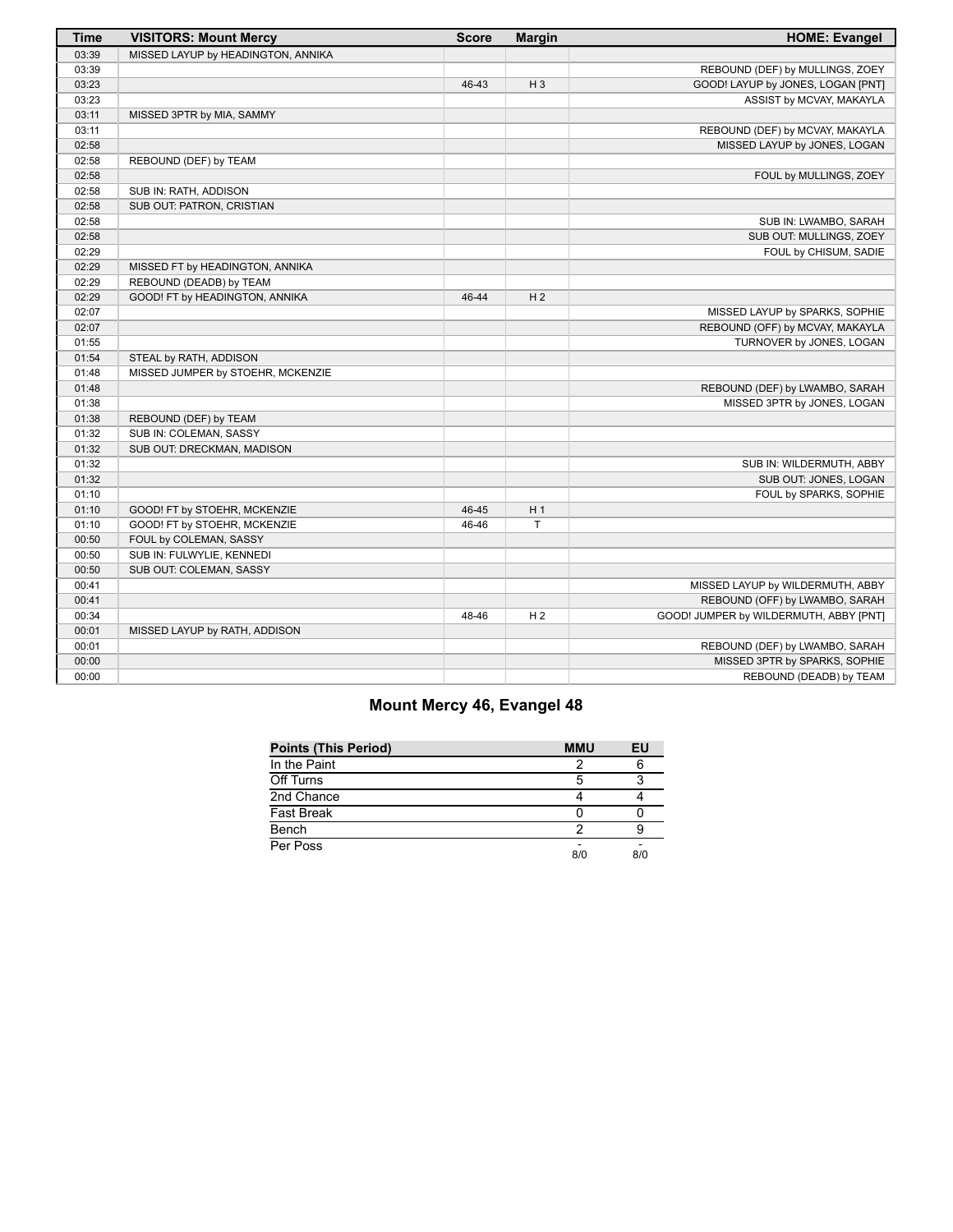#### **Official Play-By-Play Mount Mercy vs Evangel Fourth Quarter January 22, 2022 at Ashcroft Center/Springfield, Mo.**



#### **Period 4**

#### **Starters:**

Mount Mercy: 14 MIA,SAMMY; 23 RICHARDSON,KYLA; 32 COLEMAN,SASSY; 33 DRECKMAN,MADISON; 53 HEADINGTON,ANNIKA;<br>Evangel: 02 CHISUM,SADIE; 03 WILDERMUTH,ABBY; 14 ROACH,ALEXIS; 21 CAUTHON,ALEXIS; 25 MULLINGS,ZOEY;

| Time           | <b>VISITORS: Mount Mercy</b>        | <b>Score</b> | <b>Margin</b>  | <b>HOME: Evangel</b>                            |
|----------------|-------------------------------------|--------------|----------------|-------------------------------------------------|
| 10:00          | SUB IN: STOEHR, MCKENZIE            |              |                |                                                 |
| 10:00          | SUB IN: FULWYLIE, KENNEDI           |              |                |                                                 |
| 10:00          | SUB OUT: COLEMAN, SASSY             |              |                |                                                 |
| 10:00          | SUB OUT: MIA, SAMMY                 |              |                |                                                 |
| 09:45          | MISSED JUMPER by RICHARDSON, KYLA   |              |                |                                                 |
| 09:45          | REBOUND (OFF) by RICHARDSON, KYLA   |              |                |                                                 |
| 09:42          | TURNOVER by RICHARDSON, KYLA        |              |                |                                                 |
| 09:25          |                                     |              |                | MISSED LAYUP by ROACH, ALEXIS                   |
| 09:25          | BLOCK by DRECKMAN, MADISON          |              |                |                                                 |
| 09:25<br>09:22 |                                     |              |                | REBOUND (OFF) by ROACH, ALEXIS                  |
| 09:17          | FOUL by FULWYLIE, KENNEDI           |              |                | TURNOVER by ROACH, ALEXIS                       |
| 09:17          | SUB IN: MIA, SAMMY                  |              |                |                                                 |
| 09:17          | SUB OUT: STOEHR, MCKENZIE           |              |                |                                                 |
| 09:06          | GOOD! 3PTR by DRECKMAN, MADISON     | 48-49        | V <sub>1</sub> |                                                 |
| 09:06          | ASSIST by RICHARDSON, KYLA          |              |                |                                                 |
| 08:52          |                                     |              |                | MISSED 3PTR by CAUTHON, ALEXIS                  |
| 08:52          | REBOUND (DEF) by HEADINGTON, ANNIKA |              |                |                                                 |
| 08:39          | MISSED LAYUP by FULWYLIE, KENNEDI   |              |                |                                                 |
| 08:39          |                                     |              |                | REBOUND (DEF) by WILDERMUTH, ABBY               |
| 08:34          | SUB IN: COLEMAN, SASSY              |              |                |                                                 |
| 08:34          | SUB OUT: FULWYLIE, KENNEDI          |              |                |                                                 |
| 08:26          |                                     |              |                | MISSED JUMPER by WILDERMUTH, ABBY               |
| 08:26          |                                     |              |                | REBOUND (OFF) by ROACH, ALEXIS                  |
| 08:23          |                                     | 50-49        | H <sub>1</sub> | GOOD! LAYUP by ROACH, ALEXIS [PNT]              |
| 08:12<br>08:12 | GOOD! LAYUP by COLEMAN, SASSY [PNT] | 50-51        | V <sub>1</sub> |                                                 |
| 07:56          | ASSIST by DRECKMAN, MADISON         |              |                | MISSED 3PTR by CAUTHON, ALEXIS                  |
| 07:56          | REBOUND (DEF) by TEAM               |              |                |                                                 |
| 07:45          | GOOD! 3PTR by HEADINGTON, ANNIKA    | 50-54        | V <sub>4</sub> |                                                 |
| 07:45          | ASSIST by RICHARDSON, KYLA          |              |                |                                                 |
| 07:20          |                                     |              |                | TURNOVER by CAUTHON, ALEXIS                     |
| 07:19          | STEAL by DRECKMAN, MADISON          |              |                |                                                 |
| 07:00          | TURNOVER by COLEMAN, SASSY          |              |                |                                                 |
| 06:39          |                                     |              |                | MISSED JUMPER by ROACH, ALEXIS                  |
| 06:39          |                                     |              |                | REBOUND (OFF) by ROACH, ALEXIS                  |
| 06:34          |                                     |              |                | MISSED JUMPER by ROACH, ALEXIS                  |
| 06:34          |                                     |              |                | REBOUND (OFF) by TEAM                           |
| 06:31          |                                     |              |                | SUB IN: LWAMBO, SARAH                           |
| 06:31          |                                     |              |                | SUB IN: JONES, LOGAN                            |
| 06:31          |                                     |              |                | SUB OUT: MULLINGS, ZOEY                         |
| 06:31<br>06:14 |                                     |              |                | SUB OUT: CHISUM, SADIE                          |
| 06:14          | REBOUND (DEF) by TEAM               |              |                | MISSED JUMPER by ROACH, ALEXIS                  |
| 06:02          | TURNOVER by DRECKMAN, MADISON       |              |                |                                                 |
| 06:02          |                                     |              |                | STEAL by CAUTHON, ALEXIS                        |
| 06:00          |                                     | 52-54        | V <sub>2</sub> | GOOD! LAYUP by CAUTHON, ALEXIS [PNT]            |
| 05:36          | TURNOVER by RICHARDSON, KYLA        |              |                |                                                 |
| 05:35          |                                     |              |                | STEAL by LWAMBO, SARAH                          |
| 05:30          |                                     |              |                | MISSED JUMPER by LWAMBO, SARAH                  |
| 05:30          | REBOUND (DEF) by HEADINGTON, ANNIKA |              |                |                                                 |
| 05:15          |                                     |              |                | FOUL by WILDERMUTH, ABBY                        |
| 05:15          |                                     |              |                | <b>TIMEOUT TEAM</b>                             |
| 05:15          | MISSED FT by COLEMAN, SASSY         |              |                |                                                 |
| 05:15          | REBOUND (DEADB) by TEAM             |              |                |                                                 |
| 05:15          | GOOD! FT by COLEMAN, SASSY          | 52-55        | $V_3$          |                                                 |
| 05:15          |                                     |              |                | SUB IN: MCVAY, MAKAYLA                          |
| 05:15<br>05:15 |                                     |              |                | SUB IN: BERRY, LEXI<br>SUB OUT: CAUTHON, ALEXIS |
| 05:15          |                                     |              |                | SUB OUT: ROACH, ALEXIS                          |
| 04:58          |                                     |              |                | MISSED 3PTR by JONES, LOGAN                     |
| 04:58          | REBOUND (DEF) by HEADINGTON, ANNIKA |              |                |                                                 |
| 04:38          | GOOD! LAYUP by COLEMAN, SASSY [PNT] | 52-57        | V <sub>5</sub> |                                                 |
| 04:38          | ASSIST by DRECKMAN, MADISON         |              |                |                                                 |
| 04:25          |                                     |              |                | MISSED JUMPER by WILDERMUTH, ABBY               |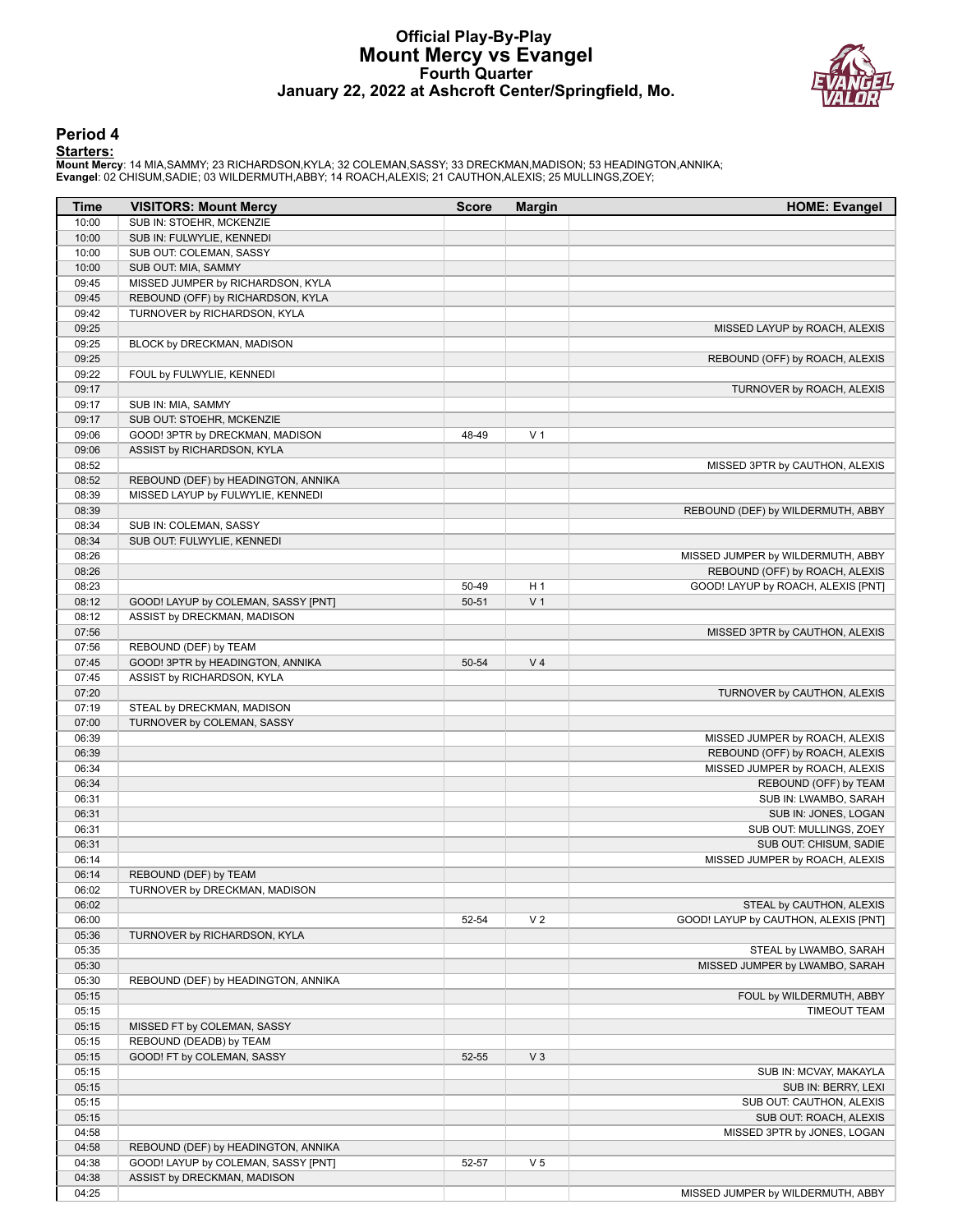| Time  | <b>VISITORS: Mount Mercy</b>          | <b>Score</b> | <b>Margin</b>  | <b>HOME: Evangel</b>                 |
|-------|---------------------------------------|--------------|----------------|--------------------------------------|
| 04:25 |                                       |              |                | REBOUND (OFF) by LWAMBO, SARAH       |
| 04:21 |                                       |              |                | MISSED JUMPER by LWAMBO, SARAH       |
| 04:21 | REBOUND (DEF) by HEADINGTON, ANNIKA   |              |                |                                      |
| 04:08 | MISSED 3PTR by MIA, SAMMY             |              |                |                                      |
| 04:08 |                                       |              |                | REBOUND (DEF) by LWAMBO, SARAH       |
| 03:44 |                                       |              |                | MISSED 3PTR by WILDERMUTH, ABBY      |
| 03:44 | REBOUND (DEF) by RICHARDSON, KYLA     |              |                |                                      |
| 03:39 |                                       |              |                | FOUL by JONES, LOGAN                 |
| 03:39 |                                       |              |                | SUB IN: MULLINGS, ZOEY               |
| 03:39 |                                       |              |                | SUB IN: PATTON, KOHNNAR              |
| 03:39 |                                       |              |                | SUB OUT: LWAMBO, SARAH               |
| 03:39 |                                       |              |                | SUB OUT: WILDERMUTH, ABBY            |
| 03:21 | MISSED JUMPER by COLEMAN, SASSY       |              |                |                                      |
| 03:21 |                                       |              |                | REBOUND (DEF) by JONES, LOGAN        |
| 03:10 |                                       |              |                | TURNOVER by PATTON, KOHNNAR          |
| 03:08 | STEAL by HEADINGTON, ANNIKA           |              |                |                                      |
| 03:03 | GOOD! LAYUP by RICHARDSON, KYLA [PNT] | 52-59        | V <sub>7</sub> |                                      |
| 02:59 | TIMEOUT 30SEC                         |              |                |                                      |
| 02:59 | SUB IN: STOEHR, MCKENZIE              |              |                |                                      |
| 02:59 | SUB OUT: HEADINGTON, ANNIKA           |              |                |                                      |
| 02:59 |                                       |              |                | SUB IN: CAUTHON, ALEXIS              |
| 02:59 |                                       |              |                | SUB OUT: JONES, LOGAN                |
| 02:44 | FOUL by MIA, SAMMY                    |              |                |                                      |
| 02:38 |                                       |              |                | MISSED JUMPER by CAUTHON, ALEXIS     |
| 02:38 | REBOUND (DEF) by MIA, SAMMY           |              |                |                                      |
| 02:18 | MISSED 3PTR by DRECKMAN, MADISON      |              |                |                                      |
| 02:18 |                                       |              |                | REBOUND (DEF) by CAUTHON, ALEXIS     |
| 02:09 |                                       |              |                | MISSED 3PTR by PATTON, KOHNNAR       |
| 02:09 |                                       |              |                | REBOUND (OFF) by MCVAY, MAKAYLA      |
| 02:02 |                                       |              |                | MISSED JUMPER by CHISUM, SADIE       |
| 02:02 | REBOUND (DEF) by DRECKMAN, MADISON    |              |                |                                      |
| 01:48 | GOOD! 3PTR by STOEHR, MCKENZIE        | 52-62        | $V$ 10         |                                      |
| 01:48 | ASSIST by DRECKMAN, MADISON           |              |                |                                      |
| 01:36 |                                       |              |                | <b>TIMEOUT FULL</b>                  |
| 01:27 |                                       | 54-62        | V8             | GOOD! LAYUP by SPARKS, SOPHIE [PNT]  |
| 01:10 |                                       |              |                | SUB IN: WILDERMUTH, ABBY             |
| 01:10 |                                       |              |                | SUB IN: SPARKS, SOPHIE               |
| 01:10 |                                       |              |                | SUB OUT: MCVAY, MAKAYLA              |
| 01:10 |                                       |              |                | SUB OUT: BERRY, LEXI                 |
| 01:08 |                                       | 56-62        | $V_6$          | GOOD! LAYUP by PATTON, KOHNNAR [PNT] |
| 00:46 |                                       |              |                | FOUL by PATTON, KOHNNAR              |
| 00:46 | TURNOVER by RICHARDSON, KYLA          |              |                |                                      |
| 00:46 |                                       |              |                | STEAL by PATTON, KOHNNAR             |
| 00:45 |                                       |              |                | FOUL by PATTON, KOHNNAR              |
| 00:42 |                                       |              |                | FOUL by WILDERMUTH, ABBY             |
| 00:42 | GOOD! FT by HEADINGTON, ANNIKA        | 56-63        | V <sub>7</sub> |                                      |
| 00:42 | GOOD! FT by HEADINGTON, ANNIKA        | 56-64        | V8             |                                      |
| 00:42 | SUB IN: PATRON, CRISTIAN              |              |                |                                      |
| 00:42 | SUB OUT: COLEMAN, SASSY               |              |                |                                      |
| 00:40 | SUB IN: HEADINGTON, ANNIKA            |              |                |                                      |
| 00:40 | SUB OUT: STOEHR, MCKENZIE             |              |                |                                      |
| 00:33 | FOUL by MIA, SAMMY                    |              |                |                                      |
| 00:33 |                                       | 57-64        | V <sub>7</sub> | GOOD! FT by WILDERMUTH, ABBY         |
| 00:33 |                                       | 58-64        | $V_6$          | GOOD! FT by WILDERMUTH, ABBY         |
| 00:33 |                                       |              |                | SUB IN: ROACH, ALEXIS                |
| 00:33 |                                       |              |                | SUB OUT: WILDERMUTH, ABBY            |
| 00:31 |                                       |              |                | FOUL by JONES, LOGAN                 |
| 00:31 | GOOD! FT by STOEHR, MCKENZIE          | 58-65        | V <sub>7</sub> |                                      |
| 00:31 | GOOD! FT by STOEHR, MCKENZIE          | 58-66        | V8             |                                      |
| 00:31 | SUB IN: RICHARDSON, KYLA              |              |                |                                      |
| 00:31 | SUB IN: STOEHR, MCKENZIE              |              |                |                                      |
| 00:31 | SUB OUT: STOEHR, MCKENZIE             |              |                |                                      |
| 00:31 | SUB OUT: RICHARDSON, KYLA             |              |                |                                      |
| 00:31 |                                       |              |                | SUB IN: WILDERMUTH, ABBY             |
| 00:31 |                                       |              |                | SUB OUT: ROACH, ALEXIS               |
| 00:25 |                                       |              |                | TURNOVER by SPARKS, SOPHIE           |
| 00:23 | STEAL by MIA, SAMMY                   |              |                |                                      |
| 00:22 |                                       |              |                | FOUL by WILDERMUTH, ABBY             |
| 00:22 | GOOD! FT by MIA, SAMMY                | 58-67        | V <sub>9</sub> |                                      |
| 00:22 | GOOD! FT by MIA, SAMMY                | 58-68        | $V$ 10         |                                      |
| 00:22 |                                       |              |                | SUB IN: CHISUM, SADIE                |
| 00:22 |                                       |              |                | SUB OUT: WILDERMUTH, ABBY            |
| 00:19 |                                       | 60-68        | V8             | GOOD! LAYUP by SPARKS, SOPHIE [PNT]  |
| 00:15 | <b>TIMEOUT FULL</b>                   |              |                |                                      |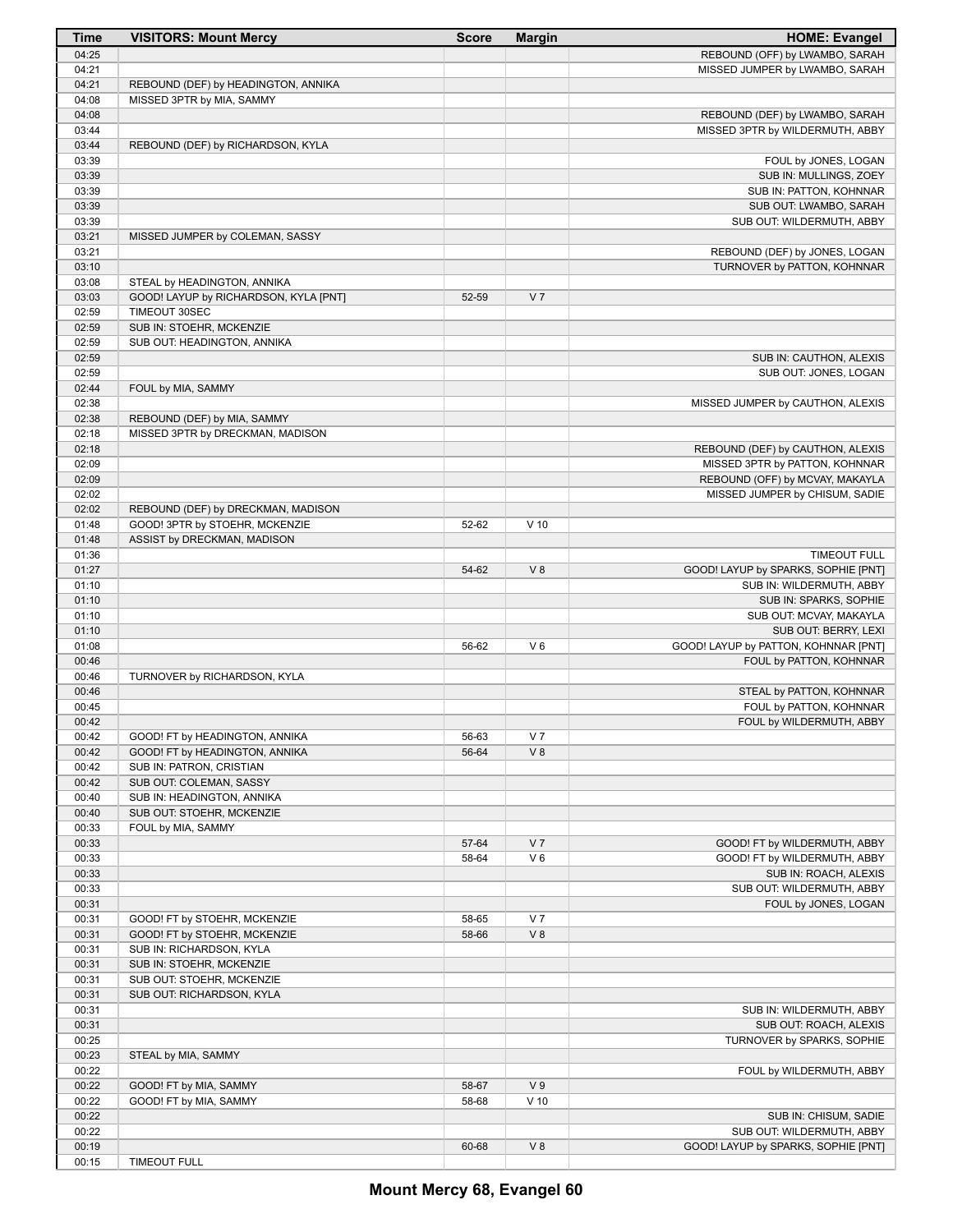| <b>Points (This Period)</b> | <b>MMU</b> | ΕU  |
|-----------------------------|------------|-----|
| In the Paint                | 6          | 10  |
| Off Turns                   |            |     |
| 2nd Chance                  |            |     |
| Fast Break                  |            |     |
| Bench                       |            |     |
| Per Poss                    | 14/0       | 7/0 |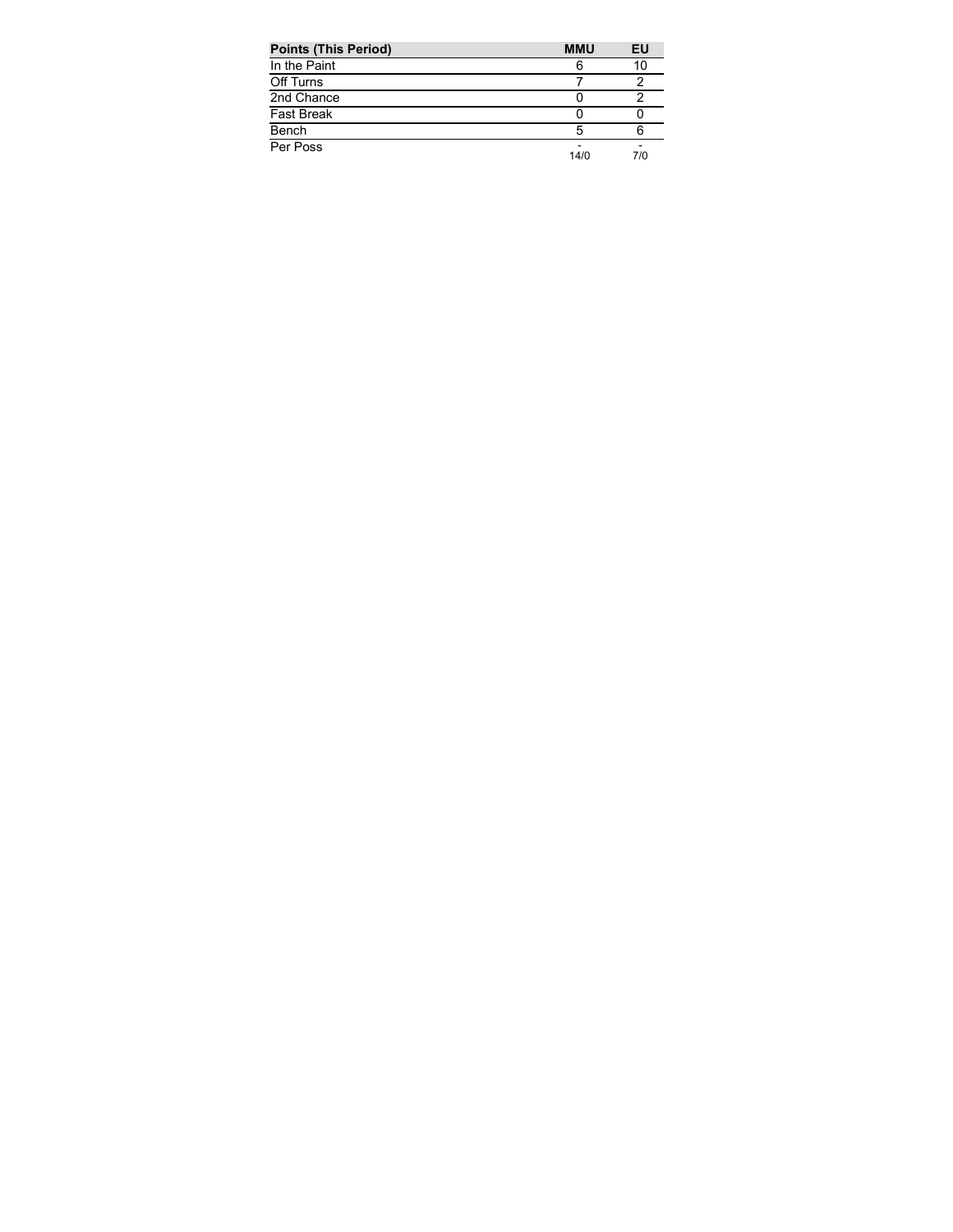#### **Official Scoring/Possession Reference Chart Mount Mercy vs Evangel Period 1 January 22, 2022 at Ashcroft Center/Springfield, Mo.**



#### **Period 1**

#### **Starters:**

Mount Mercy: 14 MIA,SAMMY; 23 RICHARDSON,KYLA; 32 COLEMAN,SASSY; 33 DRECKMAN,MADISON; 53 HEADINGTON,ANNIKA;<br>Evangel: 02 CHISUM,SADIE; 03 WILDERMUTH,ABBY; 14 ROACH,ALEXIS; 21 CAUTHON,ALEXIS; 25 MULLINGS,ZOEY;

| <b>Time</b> | <b>VISITORS: Mount Mercy</b>            | <b>Score</b> | <b>Margin</b>  | <b>HOME: Evangel</b>                 |
|-------------|-----------------------------------------|--------------|----------------|--------------------------------------|
| 08:56       |                                         | $2 - 0$      | H <sub>2</sub> | GOOD! JUMPER by CAUTHON, ALEXIS      |
| 08:12       |                                         | $5-0$        | H <sub>5</sub> | GOOD! 3PTR by ROACH, ALEXIS          |
| 07:16       |                                         | $6-0$        | H <sub>6</sub> | GOOD! FT by CAUTHON, ALEXIS          |
| 07:16       |                                         | $7-0$        | H <sub>7</sub> | GOOD! FT by CAUTHON, ALEXIS          |
| 06:55       | GOOD! FT by COLEMAN, SASSY              | $7 - 1$      | H <sub>6</sub> |                                      |
| 06:33       | GOOD! FT by RICHARDSON, KYLA            | $7-2$        | H <sub>5</sub> |                                      |
| 06:33       | GOOD! FT by RICHARDSON, KYLA            | $7-3$        | H <sub>4</sub> |                                      |
| 05:51       |                                         | $8 - 3$      | H <sub>5</sub> | GOOD! FT by ROACH, ALEXIS            |
| 05:37       |                                         | $10-3$       | H <sub>7</sub> | GOOD! LAYUP by MCVAY, MAKAYLA [PNT]  |
| 05:17       | GOOD! LAYUP by COLEMAN, SASSY [PNT]     | $10-5$       | H <sub>5</sub> |                                      |
| 05:09       |                                         | $13 - 5$     | H <sub>8</sub> | GOOD! 3PTR by MCVAY, MAKAYLA         |
| 04:44       | GOOD! 3PTR by MIA, SAMMY                | $13 - 8$     | H <sub>5</sub> |                                      |
| 03:13       |                                         | $16 - 8$     | H <sub>8</sub> | GOOD! 3PTR by WILDERMUTH, ABBY       |
| 02:33       | GOOD! LAYUP by HEADINGTON, ANNIKA [PNT] | $16 - 10$    | H <sub>6</sub> |                                      |
| 02:33       | GOOD! FT by HEADINGTON, ANNIKA          | $16 - 11$    | H <sub>5</sub> |                                      |
| 02:00       | GOOD! FT by MIA, SAMMY                  | $16 - 12$    | H <sub>4</sub> |                                      |
| 01:43       |                                         | $17 - 12$    | H <sub>5</sub> | GOOD! FT by MULLINGS, ZOEY           |
| 01:43       |                                         | $18 - 12$    | $H_6$          | GOOD! FT by MULLINGS, ZOEY           |
| 01:23       | GOOD! FT by COLEMAN, SASSY              | $18 - 13$    | H <sub>5</sub> |                                      |
| 01:23       | GOOD! FT by COLEMAN, SASSY              | $18 - 14$    | H <sub>4</sub> |                                      |
| 01:10       |                                         | $20 - 14$    | H <sub>6</sub> | GOOD! LAYUP by PATTON, KOHNNAR [PNT] |
| 00:38       |                                         | $22 - 14$    | H8             | GOOD! JUMPER by MULLINGS, ZOEY       |

**Mount Mercy 14, Evangel 22**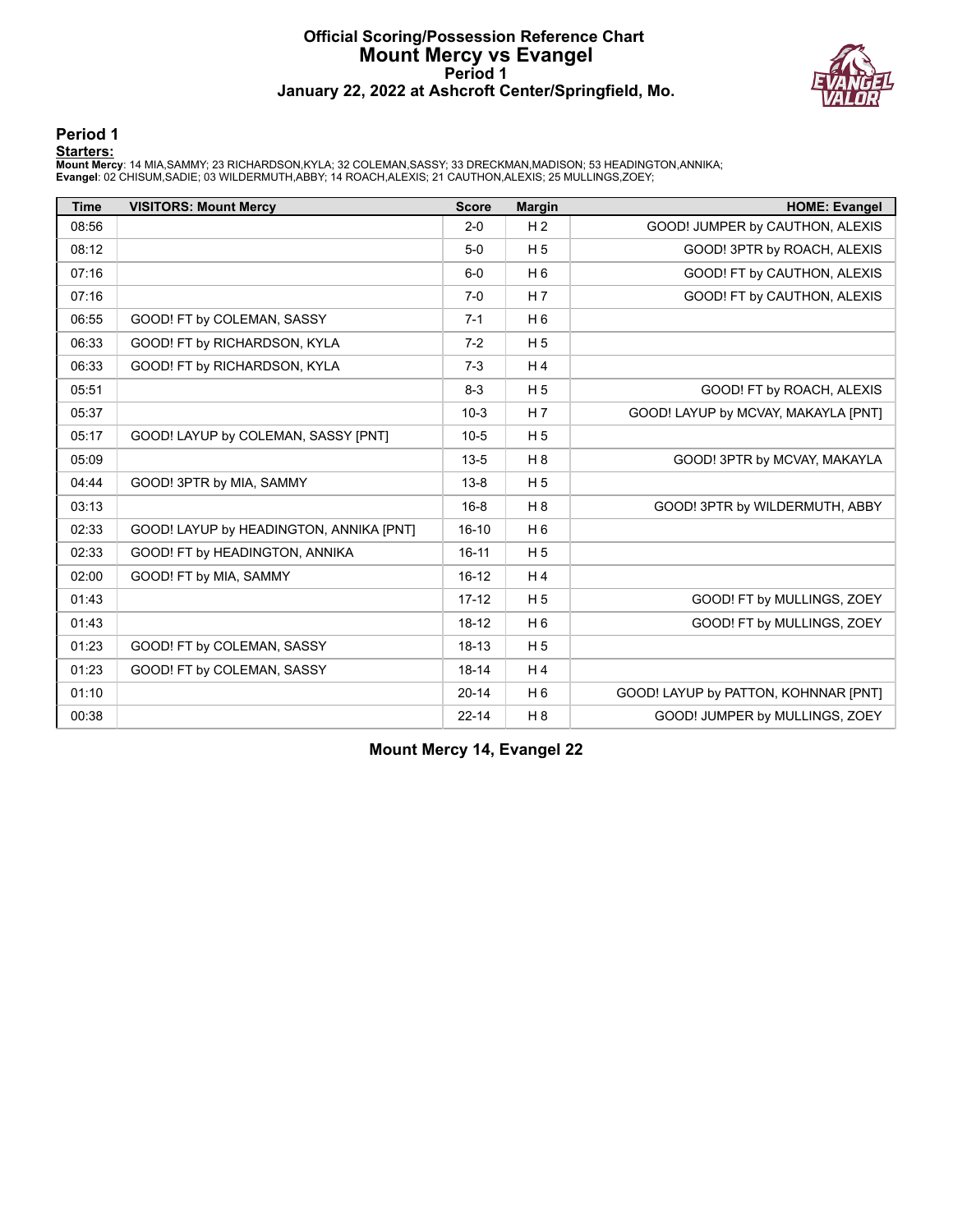#### **Official Scoring/Possession Reference Chart Mount Mercy vs Evangel Period 2 January 22, 2022 at Ashcroft Center/Springfield, Mo.**



#### **Period 2**

#### **Starters:**

Mount Mercy: 14 MIA,SAMMY; 23 RICHARDSON,KYLA; 32 COLEMAN,SASSY; 33 DRECKMAN,MADISON; 53 HEADINGTON,ANNIKA;<br>Evangel: 02 CHISUM,SADIE; 03 WILDERMUTH,ABBY; 14 ROACH,ALEXIS; 21 CAUTHON,ALEXIS; 25 MULLINGS,ZOEY;

| <b>Time</b> | <b>VISITORS: Mount Mercy</b>            | <b>Score</b> | <b>Margin</b>  | <b>HOME: Evangel</b>                  |
|-------------|-----------------------------------------|--------------|----------------|---------------------------------------|
| 09:36       |                                         | $24 - 14$    | H 10           | GOOD! TIPIN by MULLINGS, ZOEY [PNT]   |
| 08:05       | GOOD! JUMPER by ANTOINE, DEJA           | $24 - 16$    | H 8            |                                       |
| 07:26       | GOOD! JUMPER by MIA, SAMMY              | $24-18$      | H 6            |                                       |
| 07:03       |                                         | $26-18$      | H 8            | GOOD! JUMPER by WILDERMUTH, ABBY      |
| 06:31       |                                         | 29-18        | H 11           | GOOD! 3PTR by JONES, LOGAN            |
| 05:11       | GOOD! FT by HEADINGTON, ANNIKA          | 29-19        | H 10           |                                       |
| 04:43       | GOOD! JUMPER by FULWYLIE, KENNEDI [PNT] | 29-21        | H 8            |                                       |
| 03:41       |                                         | $31 - 21$    | H 10           | GOOD! LAYUP by LWAMBO, SARAH [PNT]    |
| 01:57       | GOOD! JUMPER by DRECKMAN, MADISON       | $31 - 23$    | H 8            |                                       |
| 01:32       |                                         | $33 - 23$    | H 10           | GOOD! LAYUP by WILDERMUTH, ABBY [PNT] |
| 01:18       | GOOD! JUMPER by MIA, SAMMY [PNT]        | $33 - 25$    | H 8            |                                       |
| 00:51       | GOOD! LAYUP by COLEMAN, SASSY [PNT]     | $33 - 27$    | H <sub>6</sub> |                                       |
| 00:42       |                                         | $35 - 27$    | H 8            | GOOD! LAYUP by MCVAY, MAKAYLA [PNT]   |

**Mount Mercy 27, Evangel 35**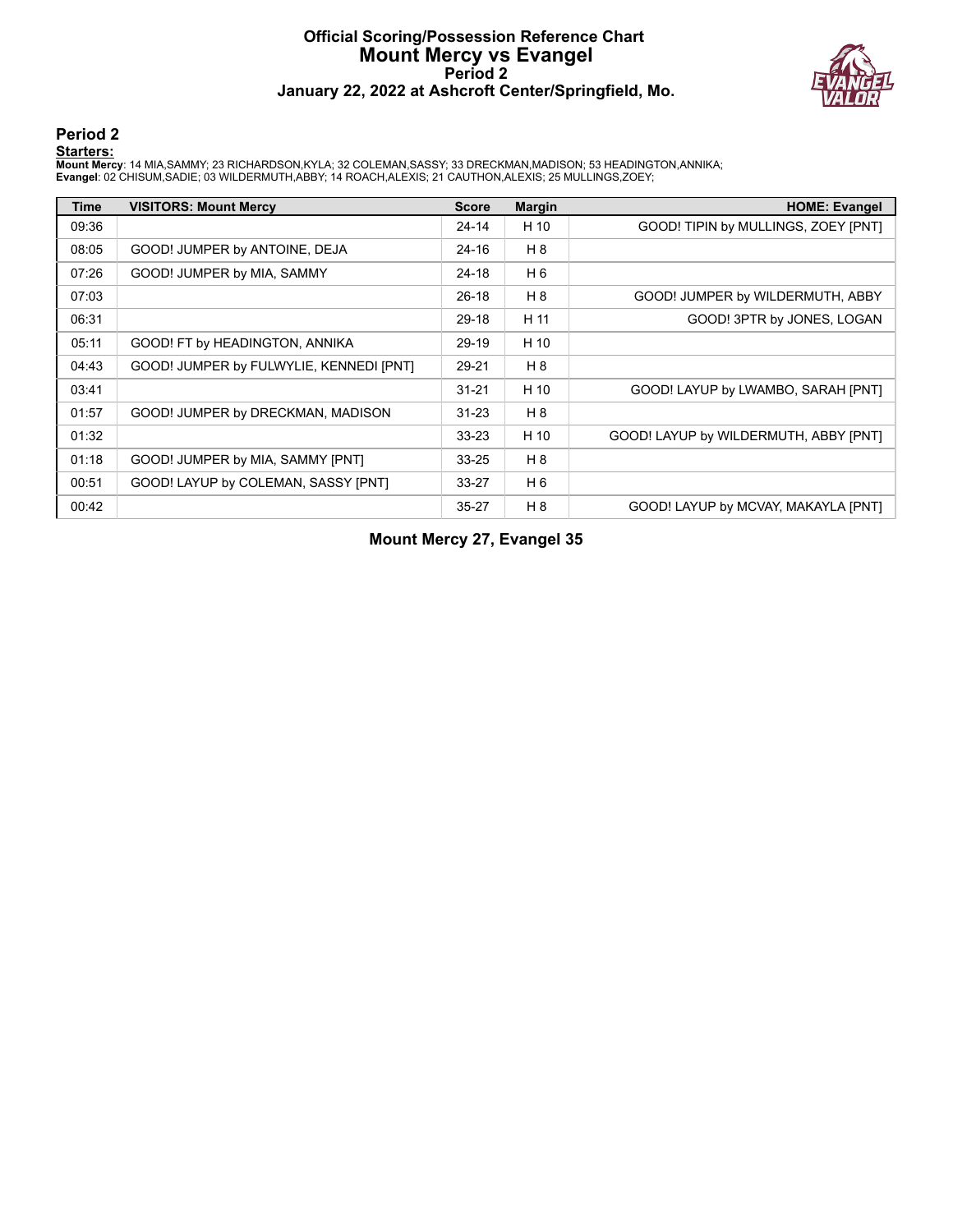#### **Official Scoring/Possession Reference Chart Mount Mercy vs Evangel Period 3 January 22, 2022 at Ashcroft Center/Springfield, Mo.**



#### **Period 3**

#### **Starters:**

Mount Mercy: 14 MIA,SAMMY; 23 RICHARDSON,KYLA; 32 COLEMAN,SASSY; 33 DRECKMAN,MADISON; 53 HEADINGTON,ANNIKA;<br>Evangel: 02 CHISUM,SADIE; 03 WILDERMUTH,ABBY; 14 ROACH,ALEXIS; 21 CAUTHON,ALEXIS; 25 MULLINGS,ZOEY;

| <b>Time</b> | <b>VISITORS: Mount Mercy</b>         | <b>Score</b> | <b>Margin</b>  | <b>HOME: Evangel</b>                   |
|-------------|--------------------------------------|--------------|----------------|----------------------------------------|
| 09:26       | GOOD! 3PTR by MIA, SAMMY             | $35 - 30$    | H <sub>5</sub> |                                        |
| 08:26       | GOOD! JUMPER by COLEMAN, SASSY [PNT] | $35 - 32$    | $H_3$          |                                        |
| 07:56       | GOOD! JUMPER by RICHARDSON, KYLA     | 35-34        | H <sub>1</sub> |                                        |
| 07:36       |                                      | 36-34        | H <sub>2</sub> | GOOD! FT by MULLINGS, ZOEY             |
| 07:36       |                                      | 37-34        | $H_3$          | GOOD! FT by MULLINGS, ZOEY             |
| 07:07       | GOOD! JUMPER by DRECKMAN, MADISON    | 37-36        | H <sub>1</sub> |                                        |
| 06:43       | GOOD! FT by RICHARDSON, KYLA         | 37-37        | $\mathsf{T}$   |                                        |
| 06:30       | GOOD! 3PTR by MIA, SAMMY             | $37 - 40$    | V <sub>3</sub> |                                        |
| 05:49       |                                      | 39-40        | V <sub>1</sub> | GOOD! TIPIN by JONES, LOGAN [PNT]      |
| 05:30       | GOOD! 3PTR by DRECKMAN, MADISON      | 39-43        | V <sub>4</sub> |                                        |
| 05:14       |                                      | 41-43        | V <sub>2</sub> | GOOD! JUMPER by JONES, LOGAN           |
| 04:23       |                                      | 44-43        | H <sub>1</sub> | GOOD! 3PTR by JONES, LOGAN             |
| 03:23       |                                      | 46-43        | $H_3$          | GOOD! LAYUP by JONES, LOGAN [PNT]      |
| 02:29       | GOOD! FT by HEADINGTON, ANNIKA       | 46-44        | H <sub>2</sub> |                                        |
| 01:10       | GOOD! FT by STOEHR, MCKENZIE         | 46-45        | H <sub>1</sub> |                                        |
| 01:10       | GOOD! FT by STOEHR, MCKENZIE         | 46-46        | T              |                                        |
| 00:34       |                                      | 48-46        | H <sub>2</sub> | GOOD! JUMPER by WILDERMUTH, ABBY [PNT] |

**Mount Mercy 46, Evangel 48**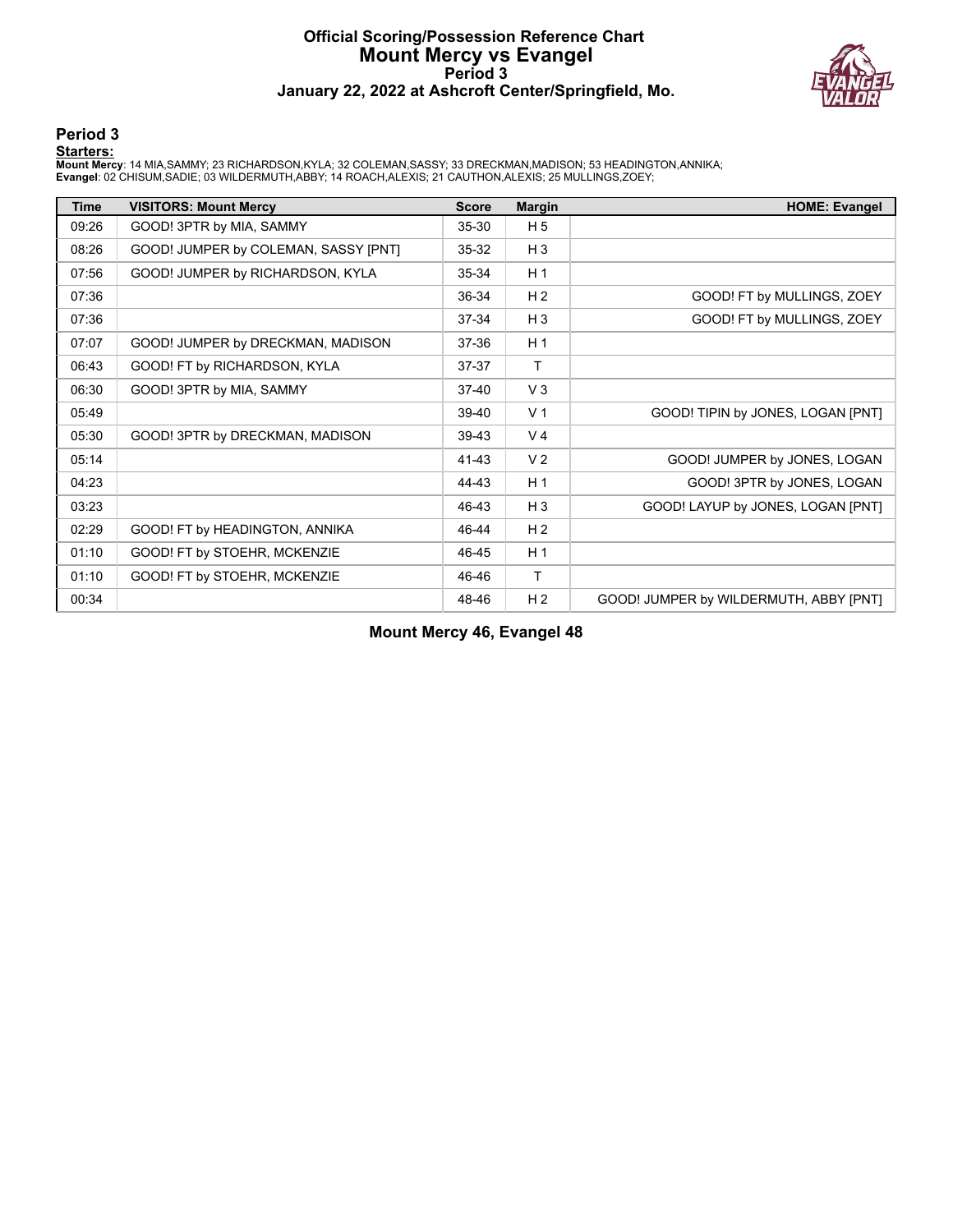#### **Official Scoring/Possession Reference Chart Mount Mercy vs Evangel Period 4 January 22, 2022 at Ashcroft Center/Springfield, Mo.**



#### **Period 4**

#### **Starters:**

Mount Mercy: 14 MIA,SAMMY; 23 RICHARDSON,KYLA; 32 COLEMAN,SASSY; 33 DRECKMAN,MADISON; 53 HEADINGTON,ANNIKA;<br>Evangel: 02 CHISUM,SADIE; 03 WILDERMUTH,ABBY; 14 ROACH,ALEXIS; 21 CAUTHON,ALEXIS; 25 MULLINGS,ZOEY;

| <b>Time</b> | <b>VISITORS: Mount Mercy</b>          | <b>Score</b> | <b>Margin</b>  | <b>HOME: Evangel</b>                 |
|-------------|---------------------------------------|--------------|----------------|--------------------------------------|
| 09:06       | GOOD! 3PTR by DRECKMAN, MADISON       | 48-49        | V <sub>1</sub> |                                      |
| 08:23       |                                       | 50-49        | H <sub>1</sub> | GOOD! LAYUP by ROACH, ALEXIS [PNT]   |
| 08:12       | GOOD! LAYUP by COLEMAN, SASSY [PNT]   | 50-51        | V <sub>1</sub> |                                      |
| 07:45       | GOOD! 3PTR by HEADINGTON, ANNIKA      | 50-54        | V <sub>4</sub> |                                      |
| 06:00       |                                       | 52-54        | V <sub>2</sub> | GOOD! LAYUP by CAUTHON, ALEXIS [PNT] |
| 05:15       | GOOD! FT by COLEMAN, SASSY            | $52 - 55$    | V <sub>3</sub> |                                      |
| 04:38       | GOOD! LAYUP by COLEMAN, SASSY [PNT]   | 52-57        | V <sub>5</sub> |                                      |
| 03:03       | GOOD! LAYUP by RICHARDSON, KYLA [PNT] | 52-59        | V <sub>7</sub> |                                      |
| 01:48       | GOOD! 3PTR by STOEHR, MCKENZIE        | 52-62        | $V$ 10         |                                      |
| 01:27       |                                       | 54-62        | V8             | GOOD! LAYUP by SPARKS, SOPHIE [PNT]  |
| 01:08       |                                       | 56-62        | $V_6$          | GOOD! LAYUP by PATTON, KOHNNAR [PNT] |
| 00:42       | GOOD! FT by HEADINGTON, ANNIKA        | 56-63        | V <sub>7</sub> |                                      |
| 00:42       | GOOD! FT by HEADINGTON, ANNIKA        | 56-64        | V8             |                                      |
| 00:33       |                                       | 57-64        | V <sub>7</sub> | GOOD! FT by WILDERMUTH, ABBY         |
| 00:33       |                                       | 58-64        | $V_6$          | GOOD! FT by WILDERMUTH, ABBY         |
| 00:31       | GOOD! FT by STOEHR, MCKENZIE          | 58-65        | V <sub>7</sub> |                                      |
| 00:31       | GOOD! FT by STOEHR, MCKENZIE          | 58-66        | V8             |                                      |
| 00:22       | GOOD! FT by MIA, SAMMY                | 58-67        | V <sub>9</sub> |                                      |
| 00:22       | GOOD! FT by MIA, SAMMY                | 58-68        | $V$ 10         |                                      |
| 00:19       |                                       | 60-68        | $V_8$          | GOOD! LAYUP by SPARKS, SOPHIE [PNT]  |

**Mount Mercy 68, Evangel 60**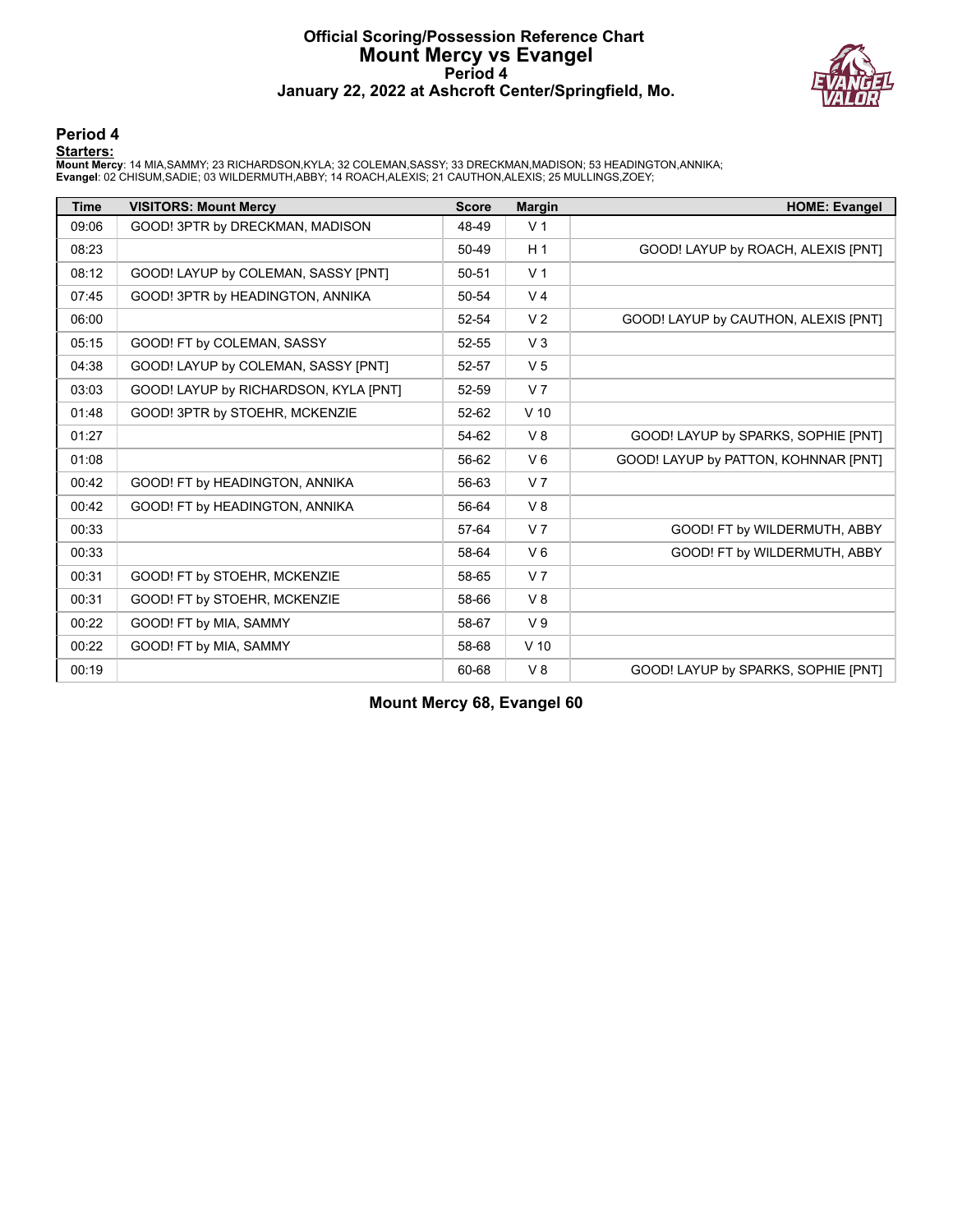#### **Official Substitutions Log Mount Mercy vs Evangel Period 1 January 22, 2022 at Ashcroft Center/Springfield, Mo.**



| <b>VISITORS: Mount Mercy</b>   | <b>Time</b> | <b>Score</b> | <b>HOME: Evangel</b>      |
|--------------------------------|-------------|--------------|---------------------------|
| 14 MIA, SAMMY                  |             |              | 02 CHISUM, SADIE          |
| 23 RICHARDSON, KYLA            |             |              | 03 WILDERMUTH, ABBY       |
| 32 COLEMAN, SASSY              |             |              | 14 ROACH, ALEXIS          |
| 33 DRECKMAN.MADISON            |             |              | 21 CAUTHON.ALEXIS         |
| 53 HEADINGTON, ANNIKA          |             |              | 25 MULLINGS, ZOEY         |
|                                | 06:33       | $3 - 7$      | SUB IN: LWAMBO, SARAH     |
|                                | 06:33       |              | SUB OUT: CAUTHON, ALEXIS  |
|                                | 05:51       | $3 - 8$      | SUB IN: MCVAY, MAKAYLA    |
|                                | 05:51       |              | SUB OUT: MULLINGS, ZOEY   |
| SUB IN: 15 PATRON, CRISTIAN    | 04:03       | $8 - 13$     |                           |
| SUB OUT: 23 RICHARDSON, KYLA   | 04:03       |              |                           |
|                                | 03:30       | $8 - 13$     | SUB IN: PATTON, KOHNNAR   |
|                                | 03:30       |              | SUB IN: SPARKS, SOPHIE    |
|                                | 03:30       |              | SUB OUT: ROACH, ALEXIS    |
|                                | 03:30       |              | SUB OUT: CHISUM, SADIE    |
| SUB IN: 04 STOEHR, MCKENZIE    | 02:46       | $8 - 16$     |                           |
| SUB OUT: 32 COLEMAN, SASSY     | 02:46       |              |                           |
|                                | 02:33       | $11 - 16$    | SUB IN: CAUTHON, ALEXIS   |
|                                | 02:33       |              | SUB IN: ROACH, ALEXIS     |
|                                | 02:33       |              | SUB OUT: LWAMBO, SARAH    |
|                                | 02:33       |              | SUB OUT: WILDERMUTH, ABBY |
|                                | 02:00       | $12 - 16$    | SUB IN: MULLINGS, ZOEY    |
|                                | 02:00       |              | SUB OUT: CAUTHON, ALEXIS  |
| SUB IN: 32 COLEMAN, SASSY      | 01:43       | $12 - 18$    |                           |
| SUB OUT: 33 DRECKMAN.MADISON   | 01:43       |              |                           |
| SUB IN: 03 ANTOINE, DEJA       | 00:51       | $14 - 20$    |                           |
| SUB IN: 05 BANASIK, MACEY      | 00:51       |              |                           |
| SUB OUT: 14 MIA, SAMMY         | 00:51       |              |                           |
| SUB OUT: 53 HEADINGTON, ANNIKA | 00:51       |              |                           |
|                                | 00:51       |              | SUB IN: WILDERMUTH, ABBY  |
|                                | 00:51       |              | SUB OUT: PATTON, KOHNNAR  |

**Mount Mercy 14, Evangel 22**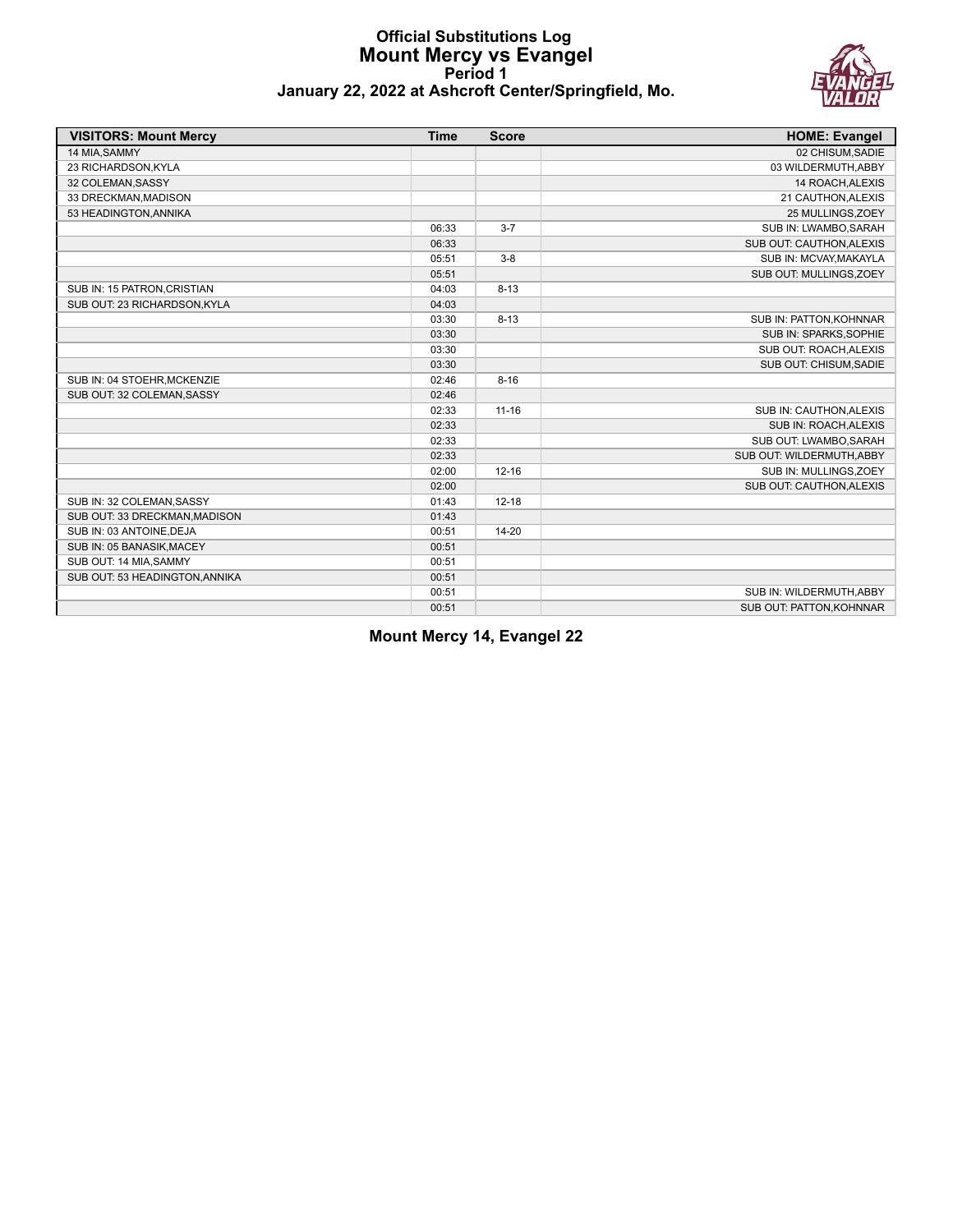#### **Official Substitutions Log Mount Mercy vs Evangel Period 2 January 22, 2022 at Ashcroft Center/Springfield, Mo.**



| <b>VISITORS: Mount Mercy</b>   | Time  | <b>Score</b>   | <b>HOME: Evangel</b>      |
|--------------------------------|-------|----------------|---------------------------|
| 14 MIA, SAMMY                  |       |                | 02 CHISUM, SADIE          |
| 23 RICHARDSON, KYLA            |       |                | 03 WILDERMUTH, ABBY       |
| 32 COLEMAN, SASSY              |       |                | 14 ROACH, ALEXIS          |
| 33 DRECKMAN, MADISON           |       |                | 21 CAUTHON, ALEXIS        |
| 53 HEADINGTON, ANNIKA          |       |                | 25 MULLINGS, ZOEY         |
| SUB IN: 15 PATRON, CRISTIAN    | 10:00 | $\overline{a}$ |                           |
| SUB IN: 03 ANTOINE, DEJA       | 10:00 |                |                           |
| SUB IN: 05 BANASIK.MACEY       | 10:00 |                |                           |
| SUB OUT: 53 HEADINGTON, ANNIKA | 10:00 |                |                           |
| SUB OUT: 33 DRECKMAN, MADISON  | 10:00 |                |                           |
| SUB OUT: 23 RICHARDSON, KYLA   | 10:00 |                |                           |
|                                | 10:00 |                | SUB IN: MCVAY, MAKAYLA    |
|                                | 10:00 |                | SUB OUT: CAUTHON, ALEXIS  |
|                                | 08:20 | $14 - 24$      | SUB IN: JONES, LOGAN      |
|                                | 08:20 |                | SUB IN: LWAMBO, SARAH     |
|                                | 08:20 |                | SUB OUT: MULLINGS, ZOEY   |
|                                | 08:20 |                | SUB OUT: MCVAY, MAKAYLA   |
| SUB IN: 53 HEADINGTON, ANNIKA  | 05:35 | 18-29          |                           |
| SUB IN: 50 FULWYLIE, KENNEDI   | 05:35 |                |                           |
| SUB OUT: 32 COLEMAN, SASSY     | 05:35 |                |                           |
| SUB OUT: 05 BANASIK, MACEY     | 05:35 |                |                           |
|                                | 05:35 |                | SUB IN: SPARKS.SOPHIE     |
|                                | 05:35 |                | SUB IN: PATTON, KOHNNAR   |
|                                | 05:35 |                | SUB OUT: ROACH, ALEXIS    |
|                                | 05:35 |                | SUB OUT: CHISUM, SADIE    |
| SUB IN: 23 RICHARDSON, KYLA    | 05:20 | 18-29          |                           |
| SUB OUT: 03 ANTOINE, DEJA      | 05:20 |                |                           |
|                                | 05:08 | 19-29          | SUB IN: KIRBY, JAZZY      |
|                                | 05:08 |                | SUB OUT: WILDERMUTH, ABBY |
|                                | 03:32 | $21 - 31$      | SUB IN: MCVAY, MAKAYLA    |
|                                | 03:32 |                | SUB IN: MULLINGS, ZOEY    |
|                                | 03:32 |                | SUB OUT: JONES, LOGAN     |
|                                | 03:32 |                | SUB OUT: LWAMBO, SARAH    |
| SUB IN: 04 STOEHR, MCKENZIE    | 03:06 | $21 - 31$      |                           |
| SUB IN: 33 DRECKMAN.MADISON    | 03:06 |                |                           |
| SUB OUT: 23 RICHARDSON.KYLA    | 03:06 |                |                           |
| SUB OUT: 15 PATRON, CRISTIAN   | 03:06 |                |                           |
| SUB IN: 32 COLEMAN, SASSY      | 02:27 | $21 - 31$      |                           |
| SUB OUT: 50 FULWYLIE, KENNEDI  | 02:27 |                |                           |
|                                | 02:11 | $21 - 31$      | SUB IN: CHISUM, SADIE     |
|                                | 02:11 |                | SUB IN: JONES, LOGAN      |
|                                | 02:11 |                | SUB OUT: MULLINGS, ZOEY   |
|                                | 02:11 |                | SUB OUT: SPARKS, SOPHIE   |
|                                | 01:36 | 23-31          | SUB IN: WILDERMUTH, ABBY  |
|                                | 01:36 |                | SUB OUT: KIRBY, JAZZY     |
| SUB IN: 15 PATRON, CRISTIAN    | 00:35 | 27-35          |                           |
| SUB OUT: 33 DRECKMAN, MADISON  | 00:35 |                |                           |
|                                | 00:35 |                | SUB IN: SPARKS, SOPHIE    |
|                                | 00:35 |                | SUB IN: ROACH.ALEXIS      |
|                                | 00:35 |                | SUB OUT: PATTON.KOHNNAR   |
|                                | 00:35 |                | SUB OUT: CHISUM, SADIE    |
|                                |       |                |                           |

**Mount Mercy 27, Evangel 35**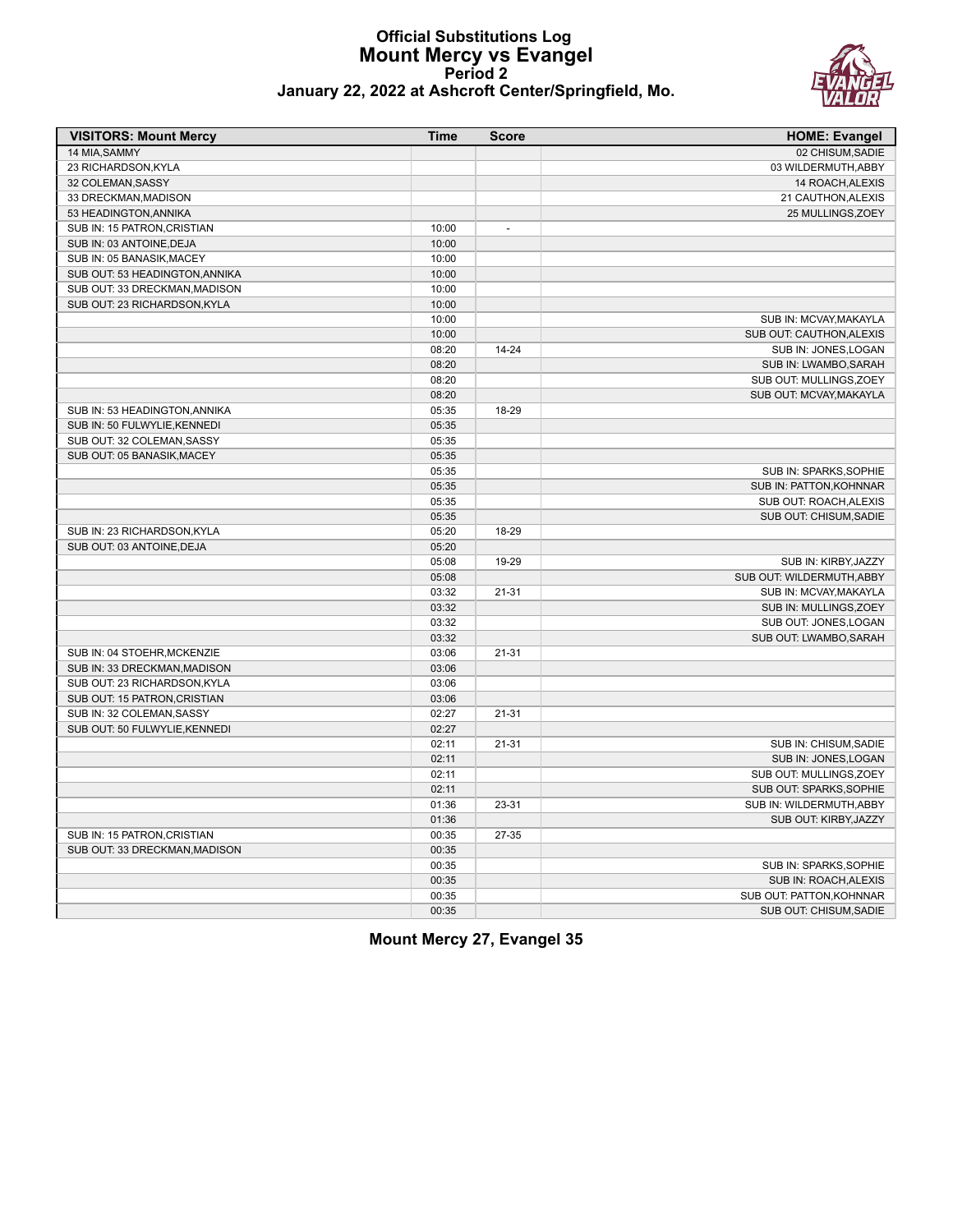#### **Official Substitutions Log Mount Mercy vs Evangel Period 3 January 22, 2022 at Ashcroft Center/Springfield, Mo.**



| <b>VISITORS: Mount Mercy</b>  | <b>Time</b> | <b>Score</b> | <b>HOME: Evangel</b>      |
|-------------------------------|-------------|--------------|---------------------------|
| 14 MIA, SAMMY                 |             |              | 02 CHISUM, SADIE          |
| 23 RICHARDSON, KYLA           |             |              | 03 WILDERMUTH, ABBY       |
| 32 COLEMAN, SASSY             |             |              | 14 ROACH, ALEXIS          |
| 33 DRECKMAN, MADISON          |             |              | 21 CAUTHON, ALEXIS        |
| 53 HEADINGTON, ANNIKA         |             |              | 25 MULLINGS, ZOEY         |
|                               | 06:43       | 37-37        | SUB IN: JONES, LOGAN      |
|                               | 06:43       |              | SUB OUT: CAUTHON, ALEXIS  |
| SUB IN: 04 STOEHR, MCKENZIE   | 04:59       | 43-41        |                           |
| SUB IN: 15 PATRON, CRISTIAN   | 04:59       |              |                           |
| SUB OUT: 32 COLEMAN, SASSY    | 04:59       |              |                           |
| SUB OUT: 23 RICHARDSON, KYLA  | 04:59       |              |                           |
|                               | 04:35       | 43-41        | SUB IN: SPARKS, SOPHIE    |
|                               | 04:35       |              | SUB IN: MCVAY, MAKAYLA    |
|                               | 04:35       |              | SUB OUT: ROACH, ALEXIS    |
|                               | 04:35       |              | SUB OUT: WILDERMUTH, ABBY |
| SUB IN: 21 RATH, ADDISON      | 02:58       | 43-46        |                           |
| SUB OUT: 15 PATRON.CRISTIAN   | 02:58       |              |                           |
|                               | 02:58       |              | SUB IN: LWAMBO, SARAH     |
|                               | 02:58       |              | SUB OUT: MULLINGS, ZOEY   |
| SUB IN: 32 COLEMAN.SASSY      | 01:32       | 44-46        |                           |
| SUB OUT: 33 DRECKMAN, MADISON | 01:32       |              |                           |
|                               | 01:32       |              | SUB IN: WILDERMUTH, ABBY  |
|                               | 01:32       |              | SUB OUT: JONES, LOGAN     |
| SUB IN: 50 FULWYLIE, KENNEDI  | 00:50       | 46-46        |                           |
| SUB OUT: 32 COLEMAN, SASSY    | 00:50       |              |                           |

**Mount Mercy 46, Evangel 48**